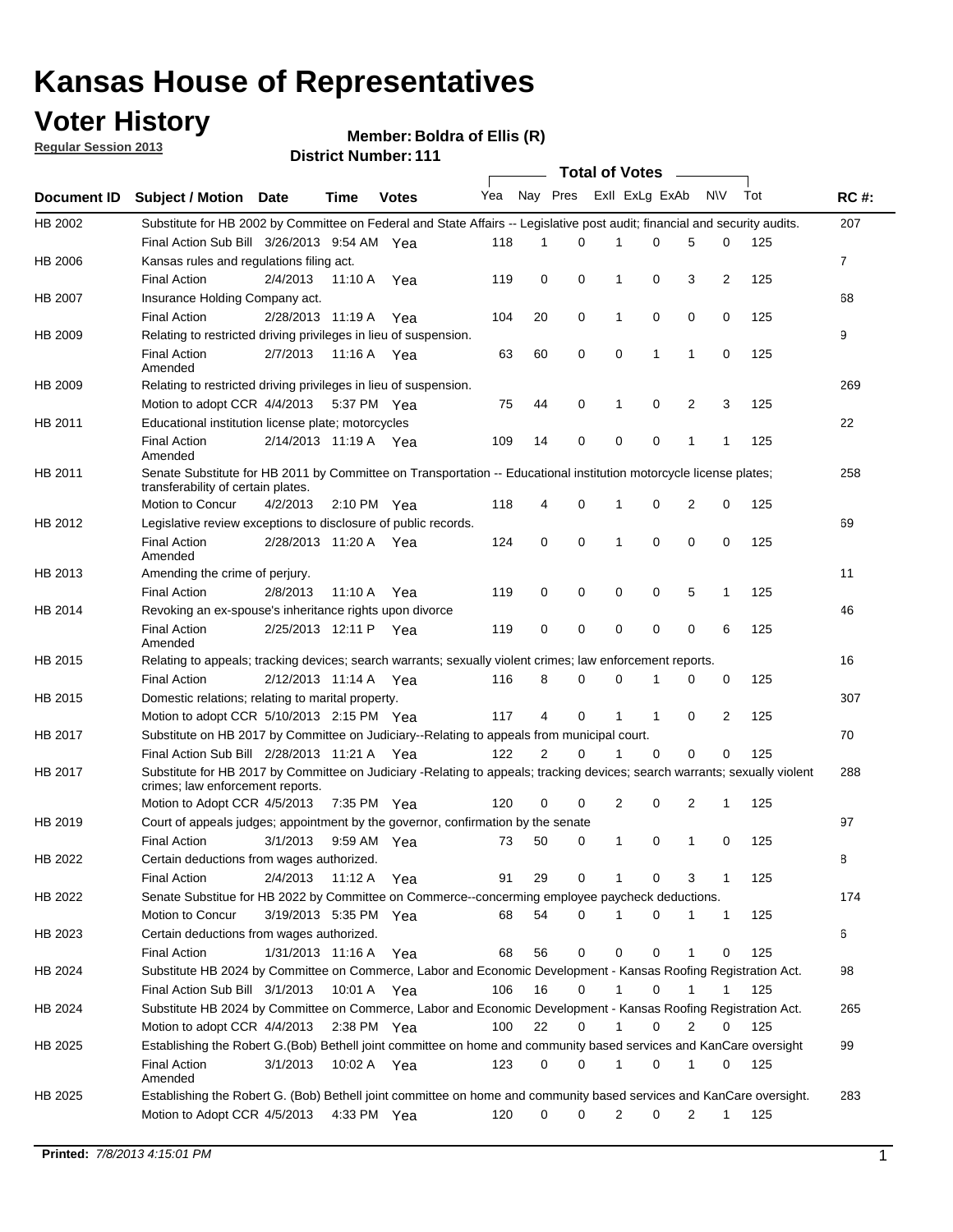## **Voter History**

**Member: Boldra of Ellis (R)** 

**Regular Session 2013**

|             |                                                                                                                                                                                                                                                       |                       |         |              |     |                | <b>Total of Votes</b> |   |                |                |           |     |             |
|-------------|-------------------------------------------------------------------------------------------------------------------------------------------------------------------------------------------------------------------------------------------------------|-----------------------|---------|--------------|-----|----------------|-----------------------|---|----------------|----------------|-----------|-----|-------------|
| Document ID | <b>Subject / Motion Date</b>                                                                                                                                                                                                                          |                       | Time    | <b>Votes</b> | Yea | Nay Pres       |                       |   | Exll ExLg ExAb |                | <b>NV</b> | Tot | <b>RC#:</b> |
| HB 2028     | Providing for venue in Shawnee County District Court in certain forfeiture proceedings                                                                                                                                                                |                       |         |              |     |                |                       |   |                |                |           |     | 12          |
|             | <b>Final Action</b><br>Amended                                                                                                                                                                                                                        | 2/8/2013              |         | 11:12 A Yea  | 119 | 1              | $\Omega$              | 0 | 0              | 5              | 0         | 125 |             |
| HB 2028     | Providing for venue in Shawnee County District Court in certain forfeiture proceedings                                                                                                                                                                |                       |         |              |     |                |                       |   |                |                |           |     | 199         |
|             | Motion to Concur                                                                                                                                                                                                                                      | 3/25/2013 9:36 AM Yea |         |              | 120 | 0              | 0                     | 2 | 0              | 2              | 1         | 125 |             |
| HB 2030     | Creating wounded warrior deer hunting permits for injured combat veterans.<br><b>Final Action</b>                                                                                                                                                     | 2/15/2013 11:16 A     |         |              |     | 0              | 0                     | 2 | $\overline{2}$ | 3              | 3         | 125 | 25          |
|             | Amended                                                                                                                                                                                                                                               |                       |         | Yea          | 115 |                |                       |   |                |                |           |     |             |
| HB 2033     | Concerning the regulation of knives                                                                                                                                                                                                                   |                       |         |              |     |                |                       |   |                |                |           |     | 143         |
|             | <b>Final Action</b>                                                                                                                                                                                                                                   | 3/7/2013              | 12:12 P | Yea          | 93  | 28             | 0                     | 1 | 0              | 3              | 0         | 125 |             |
| HB 2033     | Concerning the regulation of knives.                                                                                                                                                                                                                  |                       |         |              |     |                |                       |   |                |                |           |     | 270         |
|             | Motion to adopt CCR 4/4/2013                                                                                                                                                                                                                          |                       |         | 5:43 PM Yea  | 95  | 26             | 0                     |   | 0              | 3              | 0         | 125 |             |
| HB 2034     | Human trafficking; crimes of commercial sexual exploitation of a child, selling sexual relations, promoting the sale of sexual<br>relations and buying sexual relations; children in need of care; staff secure faciliies.                            |                       |         |              |     |                |                       |   |                |                |           |     | 17          |
|             | <b>Final Action</b><br>Amended                                                                                                                                                                                                                        | 2/12/2013 11:16 A Yea |         |              | 124 | $\Omega$       | 0                     | 0 | 1              | 0              | 0         | 125 |             |
| HB 2034     | S Sub for HB 2034 by Committee on Judiciary - Human trafficking; crimes of commercial sexual exploitation of a child, selling<br>sexual relations, promoting the sale of sexual relations and buying sexual relations; children in need of care;staff |                       |         |              |     |                |                       |   |                |                |           |     | 282         |
|             | Motion to Adopt CCR 4/5/2013 4:18 PM Yea                                                                                                                                                                                                              |                       |         |              | 120 | 0              | 0                     | 2 | 0              | $\overline{2}$ | 1         | 125 |             |
| HB 2035     | Cities; experience requirements for plumbers, electricians and certain mechanical contractors.                                                                                                                                                        |                       |         |              |     |                |                       |   |                |                |           |     | 29          |
|             | <b>Final Action</b>                                                                                                                                                                                                                                   | 2/18/2013 11:16 A     |         | Yea          | 117 | 2              | 0                     | 2 | 0              | 4              | 0         | 125 |             |
| HB 2037     | Public property; religious displays; other displays.                                                                                                                                                                                                  |                       |         |              |     |                |                       |   |                |                |           |     | 176         |
|             | <b>Final Action</b>                                                                                                                                                                                                                                   | 3/20/2013 10:27 A     |         | Yea          | 120 | 3              | 0                     | 1 | 0              | 1              | 0         | 125 |             |
| HB 2041     | Criminal history record information; definition; municipal court reporting; district court reporting.                                                                                                                                                 |                       |         |              |     |                |                       |   |                |                |           |     | 19          |
|             | <b>Final Action</b>                                                                                                                                                                                                                                   | 2/13/2013 11:23 A     |         | Yea          | 119 | 3              | 0                     | 0 | 0              | 3              | 0         | 125 |             |
| HB 2042     | Appraisal of property for taxation purposes; appeals; changes.                                                                                                                                                                                        |                       |         |              |     |                |                       |   |                |                |           |     | 158         |
|             | <b>Final Action</b><br>Amended                                                                                                                                                                                                                        | 3/18/2013 11:19 A     |         | Yea          | 109 | 12             | 0                     | 2 | 0              | $\overline{2}$ | 0         | 125 |             |
| HB 2043     | Aggravated battery; driving under the influence.                                                                                                                                                                                                      |                       |         |              |     |                |                       |   |                |                |           |     | 100         |
|             | <b>Final Action</b><br>Amended                                                                                                                                                                                                                        | 3/1/2013              |         | 10:03 A Yea  | 123 | 0              | 0                     |   | 0              | 1              | 0         | 125 |             |
| HB 2043     | Senate Substitute for HB 2043 by Committee on Judiciary - Attorney general; duties and responsibilities; notice of intent to<br>seek the death penalty.                                                                                               |                       |         |              |     |                |                       |   |                |                |           |     | 271         |
|             | Motion to adopt CCR 4/4/2013                                                                                                                                                                                                                          |                       |         | 5:48 PM Yea  | 121 | 0              | 0                     |   | 0              | 3              | 0         | 125 |             |
| HB 2044     | Increasing the penalty for a person who distributes a controlled substance that causes great bodily harm or death.                                                                                                                                    |                       |         |              |     |                |                       |   |                |                |           |     | 101         |
|             | <b>Final Action</b><br>Amended                                                                                                                                                                                                                        | 3/1/2013              | 10:05 A | Nav          | 112 | 11             | 0                     |   | 0              |                | 0         | 125 |             |
| HB 2047     | Requiring certain municipalities to vote to increase property tax revenues over previous year when such increase exceeds<br>inflation; publication.                                                                                                   |                       |         |              |     |                |                       |   |                |                |           |     | 186         |
|             | <b>Final Action</b><br>Amended                                                                                                                                                                                                                        | 3/21/2013 11:29 A Yea |         |              | 68  | 53             | 0                     |   | 0              | 3              | 0         | 125 |             |
| HB 2049     | Kansas department of agriculture; increasing certain fees and eliminating sunsets on various program fees.                                                                                                                                            |                       |         |              |     |                |                       |   |                |                |           |     | 59          |
|             | <b>Final Action</b><br>Amended                                                                                                                                                                                                                        | 2/27/2013 12:23 P Yea |         |              | 77  | 46             | 0                     | 1 | 0              | 1              | 0         | 125 |             |
| HB 2049     | Kansas department of agriculture; increasing certain fees; concerning sunsets on various program fees.                                                                                                                                                |                       |         |              |     |                |                       |   |                |                |           |     | 324         |
|             | Motion to adopt CCR 6/2/2013                                                                                                                                                                                                                          |                       | 12:28 A | Nay          | 45  | 64             | 0                     |   | 0              | 6              | 9         | 125 |             |
| HB 2050     | Agriculture; agricultural chemical registration; pesticide business liablity insurance; repeal of the Kansas agricultural liming<br>materials act.                                                                                                    |                       |         |              |     |                |                       |   |                |                |           |     | 60          |
|             | <b>Final Action</b><br>Amended                                                                                                                                                                                                                        | 2/27/2013 12:25 P     |         | Yea          | 103 | 20             | 0                     | 1 | 0              | 1              | 0         | 125 |             |
| HB 2051     | Substitute for HB 2051 by Committee on Agriculture and Natural Resources--Amending provisions relating to dams,<br>obstructions, sstreams and water flex accounts and transfer permits.                                                               |                       |         |              |     |                |                       |   |                |                |           |     | 50          |
|             | Final Action Sub Bill 2/26/2013 2:12 PM Yea                                                                                                                                                                                                           |                       |         |              | 117 | $\overline{c}$ | 0                     | 0 | 0              | 0              | 6         | 125 |             |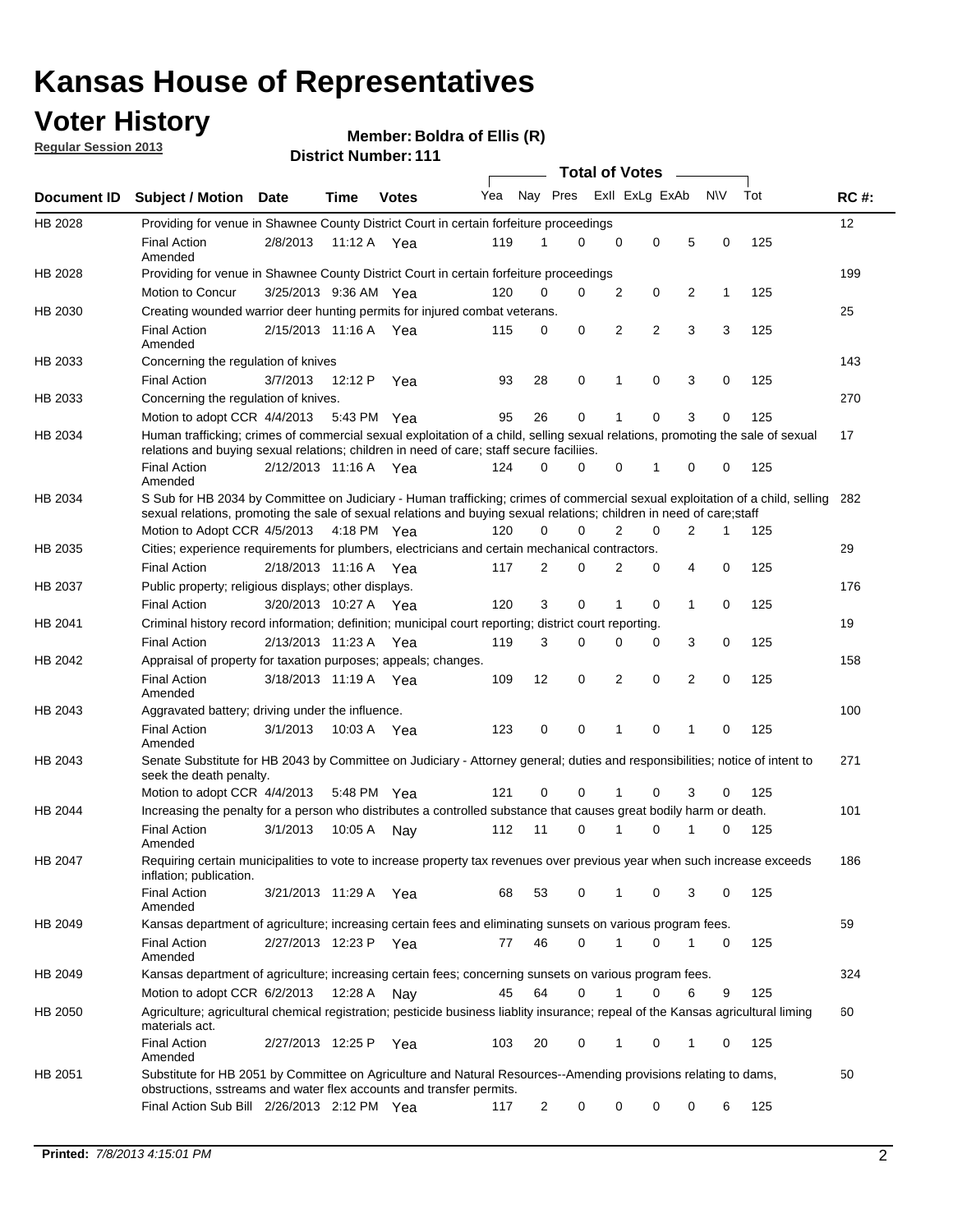## **Voter History**

**Member: Boldra of Ellis (R)** 

**Regular Session 2013**

|             |                                                                                                                                                                                                                                          |                       |         |              |     |              |             | <b>Total of Votes</b> |                |                         |                |                |     |             |
|-------------|------------------------------------------------------------------------------------------------------------------------------------------------------------------------------------------------------------------------------------------|-----------------------|---------|--------------|-----|--------------|-------------|-----------------------|----------------|-------------------------|----------------|----------------|-----|-------------|
| Document ID | <b>Subject / Motion Date</b>                                                                                                                                                                                                             |                       | Time    | <b>Votes</b> | Yea |              |             |                       |                | Nay Pres Exll ExLg ExAb |                | <b>NV</b>      | Tot | <b>RC#:</b> |
| HB 2052     | Discharging a firearm inside or into a city; unlawful acts; exceptions.                                                                                                                                                                  |                       |         |              |     |              |             |                       |                |                         |                |                |     | 155         |
|             | <b>Final Action</b><br>Amended                                                                                                                                                                                                           | 3/14/2013 11:20 A     |         | Yea          | 121 | 2            | 0           |                       | $\mathbf 0$    | 0                       | 2              | 0              | 125 |             |
| HB 2052     | Senate Substitute for HB 2052 by Committee on Federal and State Affairs - Concerning firearms; personal and family<br>protection act; concealed handguns in public building; other changes; unlawful discharge of a firearm inside city. |                       |         |              |     |              |             |                       |                |                         |                |                |     | 300         |
|             | Motion to Adopt CCR 4/5/2013 10:24 P Yea                                                                                                                                                                                                 |                       |         |              | 104 | 16           | 0           |                       | 2              | 0                       | 2              | $\mathbf{1}$   | 125 |             |
| HB 2055     | Personal and Familly Protection Act; public buildings; adequate security.                                                                                                                                                                |                       |         |              |     |              |             |                       |                |                         |                |                |     | 156         |
|             | <b>Final Action</b><br>Amended                                                                                                                                                                                                           | 3/14/2013 11:26 A Yea |         |              | 84  | 38           | 0           |                       | $\Omega$       | $\Omega$                | 2              | $\mathbf{1}$   | 125 |             |
| HB 2057     | Concerning property taxation; relating to county appraisers; appointing interim appraiser.                                                                                                                                               |                       |         |              |     |              |             |                       |                |                         |                |                |     | 208         |
|             | <b>Final Action</b>                                                                                                                                                                                                                      | 3/26/2013 9:55 AM Yea |         |              | 119 | 0            | 0           |                       | $\mathbf{1}$   | 0                       | 5              | 0              | 125 |             |
| HB 2058     | Taxation of helium and certain other gases under mineral severance tax, and prohibition of certain refunds related thereto.                                                                                                              |                       |         |              |     |              |             |                       |                |                         |                |                |     | 159         |
|             | <b>Final Action</b>                                                                                                                                                                                                                      | 3/18/2013 11:21 A Yea |         |              | 119 | 2            | 0           |                       | 2              | 0                       | $\overline{2}$ | 0              | 125 |             |
| HB 2059     | Income tax deductions and modifications and severance tax exemptions; basis of partner's interest and shareholder's stock;<br>statutory clarification.                                                                                   |                       |         |              |     |              |             |                       |                |                         |                |                |     | 14          |
|             | <b>Final Action</b><br>Amended                                                                                                                                                                                                           | 2/11/2013 11:42 A     |         | Yea          | 122 | 2            | 0           |                       | $\mathbf 0$    | 0                       | 1              | 0              | 125 |             |
| HB 2059     | Income tax deductions and modifications and severance tax exemptions; basis of partner's interest and shareholder's stock;<br>statutory clarification.                                                                                   |                       |         |              |     |              |             |                       |                |                         |                |                |     | 293         |
|             | Motion to Concur                                                                                                                                                                                                                         | 4/5/2013              |         | 8:14 PM Nav  | 0   | 120          | 0           |                       | 2              | 0                       | 2              | 1              | 125 |             |
| HB 2059     | Income tax rates, deductions and credits; rural opportunity zones; sales tax rates and distribution of revenue; severance tax;<br>and property tax exemptions for IRB property and property damaged by natural disaster.                 |                       |         |              |     |              |             |                       |                |                         |                |                |     | 322         |
|             | Motion to adopt CCR 6/2/2013                                                                                                                                                                                                             |                       |         | 12:11 A Yea  | 69  | 45           | 0           |                       | 1              | 0                       | 6              | 4              | 125 |             |
| HB 2060     | Prohibiting certain confined persons from receiving food sales tax refunds and homestead property tax refunds.                                                                                                                           |                       |         |              |     |              |             |                       |                |                         |                |                |     | 10          |
|             | <b>Final Action</b><br>Amended                                                                                                                                                                                                           | 2/7/2013              | 11:18 A | Yea          | 123 | 0            | 0           |                       | $\Omega$       | 1                       | 1              | 0              | 125 |             |
| HB 2065     | Creating the crime of home improvement fraud.                                                                                                                                                                                            |                       |         |              |     |              |             |                       |                |                         |                |                |     | 20          |
|             | <b>Final Action</b><br>Amended                                                                                                                                                                                                           | 2/13/2013 11:26 A Yea |         |              | 106 | 16           | 0           |                       | $\mathbf 0$    | 0                       | 3              | 0              | 125 |             |
| HB 2066     | Physical therapists; evaluation and treatment of patients.                                                                                                                                                                               |                       |         |              |     |              |             |                       |                |                         |                |                |     | 26          |
|             | <b>Final Action</b><br>Amended                                                                                                                                                                                                           | 2/15/2013 11:18 A Yea |         |              | 98  | 16           | 0           |                       | 2              | $\overline{2}$          | 3              | 4              | 125 |             |
| HB 2067     | Board of nursing; assistant attorneys general.                                                                                                                                                                                           |                       |         |              |     |              |             |                       |                |                         |                |                |     | 15          |
|             | <b>Final Action</b>                                                                                                                                                                                                                      | 2/11/2013 11:44 A Yea |         |              | 123 | 1            | 0           |                       | $\mathbf 0$    | 0                       | 1              | 0              | 125 |             |
| HB 2069     | Public policy; certain city ordinances and county resolutions declared void.                                                                                                                                                             |                       |         |              |     |              |             |                       |                |                         |                |                |     | 102         |
|             | <b>Final Action</b><br>Amended                                                                                                                                                                                                           | 3/1/2013              | 10:06 A | Yea          | 92  | 31           | 0           |                       | 1              | 0                       | 1              | 0              | 125 |             |
| HB 2069     | Public policy; certain city ordinances and county resolutions declared void.                                                                                                                                                             |                       |         |              |     |              |             |                       |                |                         |                |                |     | 292         |
|             | Motion to Concur                                                                                                                                                                                                                         | 4/5/2013              |         | 8:04 PM Yea  | 88  | 32           | 0           |                       | 2              | 0                       | 2              | 1              | 125 |             |
| HB 2070     | Appearance bond conditions; surety and bounty hunter regulation.                                                                                                                                                                         |                       |         |              |     |              |             |                       |                |                         |                |                |     | 103         |
|             | <b>Final Action</b><br>Amended                                                                                                                                                                                                           | 3/1/2013              |         | 10:08 A Yea  | 122 | $\mathbf{1}$ | $\mathbf 0$ |                       | $\mathbf{1}$   | 0                       | 1              | 0              | 125 |             |
| HB 2074     | Cities and counties; solid waste disposal areas; restrictions.                                                                                                                                                                           |                       |         |              |     |              |             |                       |                |                         |                |                |     | 139         |
|             | <b>Emergency Final</b><br><b>Action Amend</b>                                                                                                                                                                                            | 3/1/2013              |         | 1:11 PM Yea  | 102 | 19           | 0           |                       | $\mathbf{1}$   | 0                       | 1              | $\overline{2}$ | 125 |             |
| HB 2075     | Cities; qualifications and rehabilitation of abandoned property.                                                                                                                                                                         |                       |         |              |     |              |             |                       |                |                         |                |                |     | 61          |
|             | <b>Final Action</b><br>Amended                                                                                                                                                                                                           | 2/27/2013 12:27 P     |         | Nay          | 72  | 51           | 0           |                       | 1              | 0                       | 1              | 0              | 125 |             |
| HB 2077     | Granting professional licenses to military service members.<br><b>Final Action</b><br>Amended                                                                                                                                            | 2/26/2013 2:13 PM Yea |         |              | 119 | 0            | 0           |                       | $\overline{c}$ | 0                       | $\overline{2}$ | 2              | 125 | 51          |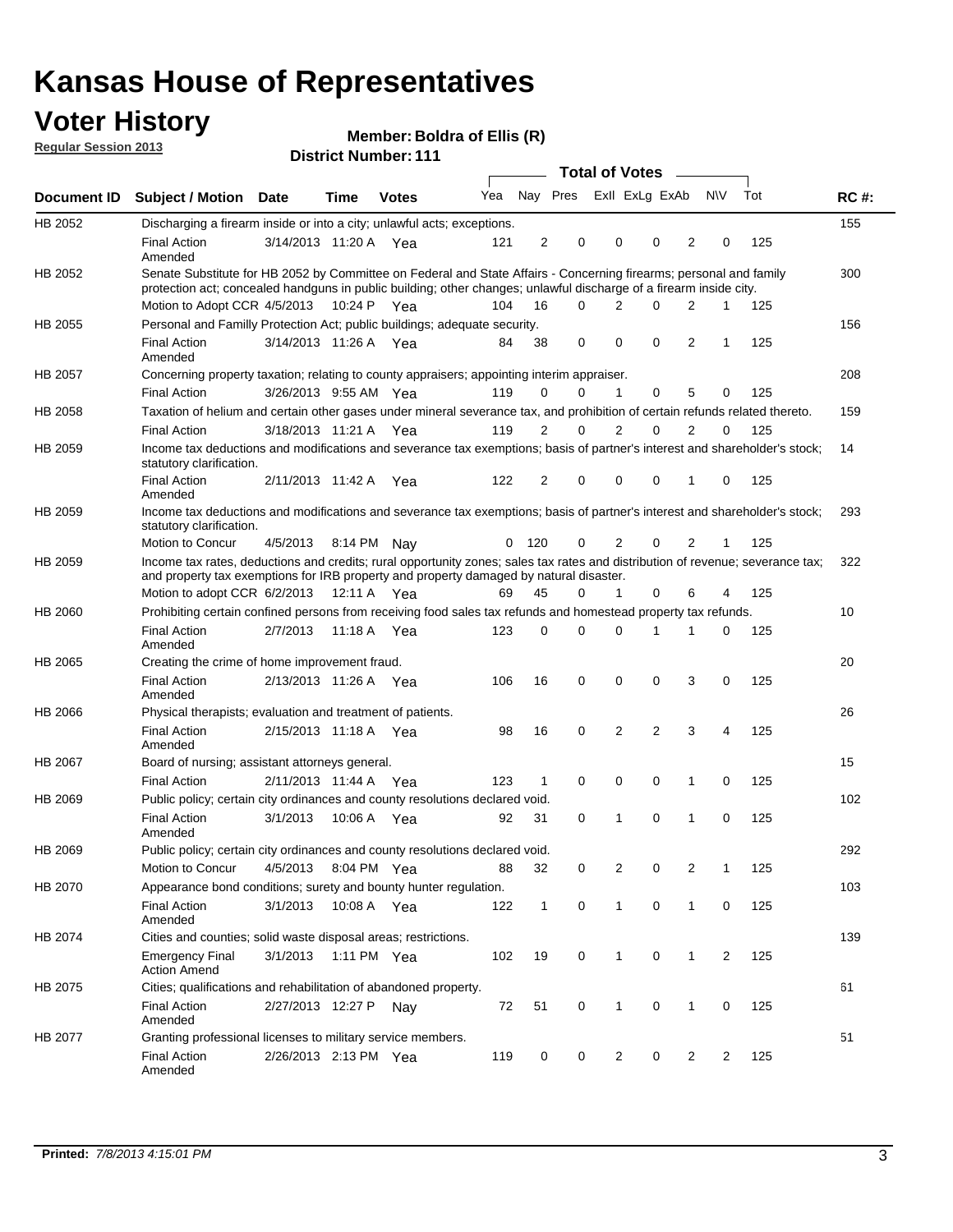## **Voter History**

**Member: Boldra of Ellis (R)** 

**Regular Session 2013**

|             |                                                                                                                                                                                                       |                       |             |              |     |                         |          | <b>Total of Votes</b> |             | $\sim$         |           |     |             |
|-------------|-------------------------------------------------------------------------------------------------------------------------------------------------------------------------------------------------------|-----------------------|-------------|--------------|-----|-------------------------|----------|-----------------------|-------------|----------------|-----------|-----|-------------|
| Document ID | Subject / Motion Date                                                                                                                                                                                 |                       | <b>Time</b> | <b>Votes</b> | Yea | Nay Pres Exll ExLg ExAb |          |                       |             |                | <b>NV</b> | Tot | <b>RC#:</b> |
| HB 2078     | Authorizing certain licensing boards to accept education, training or experience completed in the military towards licensure in<br>this state.                                                        |                       |             |              |     |                         |          |                       |             |                |           |     | 52          |
|             | <b>Final Action</b><br>Amended                                                                                                                                                                        | 2/26/2013 2:14 PM Yea |             |              | 119 | 0                       | 0        | 2                     | 0           | 2              | 2         | 125 |             |
| HB 2078     | Authorizing certain licensing boards to accept education, training or experience of military service members towards obtaining 275<br>licensure in this state.                                        |                       |             |              |     |                         |          |                       |             |                |           |     |             |
|             | Motion to adopt CCR 4/5/2013                                                                                                                                                                          |                       | 11:42 A     | Yea          | 120 | 0                       | 0        | 2                     | 0           | 3              | 0         | 125 |             |
| HB 2081     | Forfeiture of property related to violations of certain criminal acts.                                                                                                                                |                       |             |              |     |                         |          |                       |             |                |           |     | 18          |
|             | <b>Final Action</b><br>Amended                                                                                                                                                                        | 2/12/2013 11:17 A Yea |             |              | 124 | 0                       | 0        | 0                     | 1           | 0              | 0         | 125 |             |
| HB 2081     | Forfeiture of property related to violations of certain criminal acts.                                                                                                                                |                       |             |              |     |                         |          |                       |             |                |           |     | 306         |
|             | Motion to adopt CCR 5/10/2013 10:38 A                                                                                                                                                                 |                       |             | Yea          | 121 | 0                       | 0        | 1                     | 1           | $\overline{2}$ | 0         | 125 |             |
| HB 2083     | Public employees relations boards; assessment of certain costs.                                                                                                                                       |                       |             |              |     |                         |          |                       |             |                |           |     | 104         |
|             | <b>Final Action</b><br>Amended                                                                                                                                                                        | 3/1/2013              | 10:09 A     | Yea          | 87  | 36                      | 0        | 1                     | 0           | 1              | 0         | 125 |             |
| HB 2084     | Tax credits for community services contributions; youth apprenticeship and entrepreneurship.                                                                                                          |                       |             |              |     |                         |          |                       |             |                |           |     | 105         |
|             | <b>Final Action</b><br>Amended                                                                                                                                                                        | 3/1/2013              | 10:11 A     | Yea          | 120 | 3                       | $\Omega$ | 1                     | 0           | 1              | 0         | 125 |             |
| HB 2084     | Tax credits for community services contributions; youth apprenticeship and entrepreneurship.                                                                                                          |                       |             |              |     |                         |          |                       |             |                |           |     | 316         |
|             | Sub Motion to Concur 5/24/2013 9:33 AM Nay                                                                                                                                                            |                       |             |              |     | 5 109                   | 0        | 1                     | $\mathbf 0$ | 9              | 1         | 125 |             |
| HB 2086     | Eligible infrastructure costs for tax increment financing and community improvement districts; bond repayment tax revenue<br>pledge requirements.                                                     |                       |             |              |     |                         |          |                       |             |                |           |     | 160         |
|             | <b>Final Action</b>                                                                                                                                                                                   | 3/18/2013 11:24 A     |             | Yea          | 61  | 60                      | 0        | 2                     | 0           | 2              | 0         | 125 |             |
| HB 2086     | Eligible infrastructure costs for tax increment financing and community improvement districts; bond repayment tax revenue<br>pledge requirements.                                                     |                       |             |              |     |                         |          |                       |             |                |           |     | 173         |
|             | <b>Final Action</b>                                                                                                                                                                                   | 3/19/2013 5:25 PM Yea |             |              | 81  | 41                      | $\Omega$ | 1                     | 0           | 1              | 1         | 125 |             |
| HB 2091     | Publication of delinquent personal property tax statements.                                                                                                                                           |                       |             |              |     |                         |          |                       |             |                |           |     | 161         |
|             | <b>Final Action</b><br>Amended                                                                                                                                                                        | 3/18/2013 11:25 A     |             | Yea          | 81  | 40                      | $\Omega$ | 2                     | 0           | 2              | 0         | 125 |             |
| HB 2093     | Amending the crime of identity theft.                                                                                                                                                                 |                       |             |              |     |                         |          |                       |             |                |           |     | 106         |
|             | <b>Final Action</b><br>Amended                                                                                                                                                                        | 3/1/2013              | 10:12 A Yea |              | 123 | 0                       | 0        | 1                     | 0           | 1              | 0         | 125 |             |
| HB 2093     | Senate Substitute for HB 2093 by Committee on Judiciary - Identity theft and identity fraud; unlawful acts concerning<br>computers; DNA testing and exculpatory evidence; murder in the first degree. |                       |             |              |     |                         |          |                       |             |                |           |     | 289         |
|             | Motion to Adopt CCR 4/5/2013 7:49 PM Yea                                                                                                                                                              |                       |             |              | 118 | 2                       | 0        | 2                     | 0           | 2              | 1         | 125 |             |
| HB 2094     | Student electronic privacy at public and private postsecondary educational institutions.                                                                                                              |                       |             |              |     |                         |          |                       |             |                |           |     | 164         |
|             | <b>Final Action</b><br>Amended                                                                                                                                                                        | 3/19/2013 10:33 A     |             | Yea          | 123 | 0                       | 0        |                       | 0           | 1              | 0         | 125 |             |
| HB 2096     | Local governmental entities and investment of public moneys.                                                                                                                                          |                       |             |              |     |                         |          |                       |             |                |           |     | 23          |
|             | <b>Final Action</b>                                                                                                                                                                                   | 2/14/2013 11:21 A     |             | Yea          | 123 | 0                       | 0        | 0                     | 0           | 1              | 1         | 125 |             |
| HB 2099     | Insurance- updating certain statutory references.                                                                                                                                                     |                       |             |              |     |                         |          |                       |             |                |           |     | 71          |
|             | Final Action<br>Amended                                                                                                                                                                               | 2/28/2013 11:23 A Yea |             |              | 124 | 0                       | 0        | 1                     | 0           | 0              | 0         | 125 |             |
| HB 2101     | Interstate transmission siting compact.                                                                                                                                                               |                       |             |              |     |                         |          |                       |             |                |           |     | 209         |
|             | <b>Final Action</b><br>Amended                                                                                                                                                                        | 3/26/2013 9:56 AM Yea |             |              | 118 | 1                       | 0        | 1                     | 0           | 5              | 0         | 125 |             |
| HB 2105     | Substitute HB 2105 by Committee on Commerce, Labor and Economic Development - Employment security law.                                                                                                |                       |             |              |     |                         |          |                       |             |                |           |     | 107         |
|             | Final Action Sub Bill 3/1/2013                                                                                                                                                                        |                       | 10:13 A Yea |              | 88  | 35                      | 0        |                       | 0           | 1              | 0         | 125 |             |
| HB 2105     | Substitute HB 2105 by Committee on Commerce, Labor and Economic Development - Employment security law.                                                                                                |                       |             |              |     |                         |          |                       |             |                |           |     | 298         |
|             | Motion to adopt CCR 4/5/2013                                                                                                                                                                          |                       | 9:46 PM Yea |              | 89  | 31                      | 0        | 2                     | 0           | 2              | 1         | 125 |             |
| HB 2106     | Portable electronics insurance act.                                                                                                                                                                   |                       |             |              |     |                         |          |                       |             |                |           |     | 133         |
|             |                                                                                                                                                                                                       |                       |             |              |     |                         |          |                       |             |                |           |     |             |
|             | <b>Emergency Final</b><br>Action                                                                                                                                                                      | 3/1/2013              | 1:03 PM Yea |              | 117 | 4                       | 0        | $\mathbf{1}$          | 0           | $\mathbf{1}$   | 2         | 125 |             |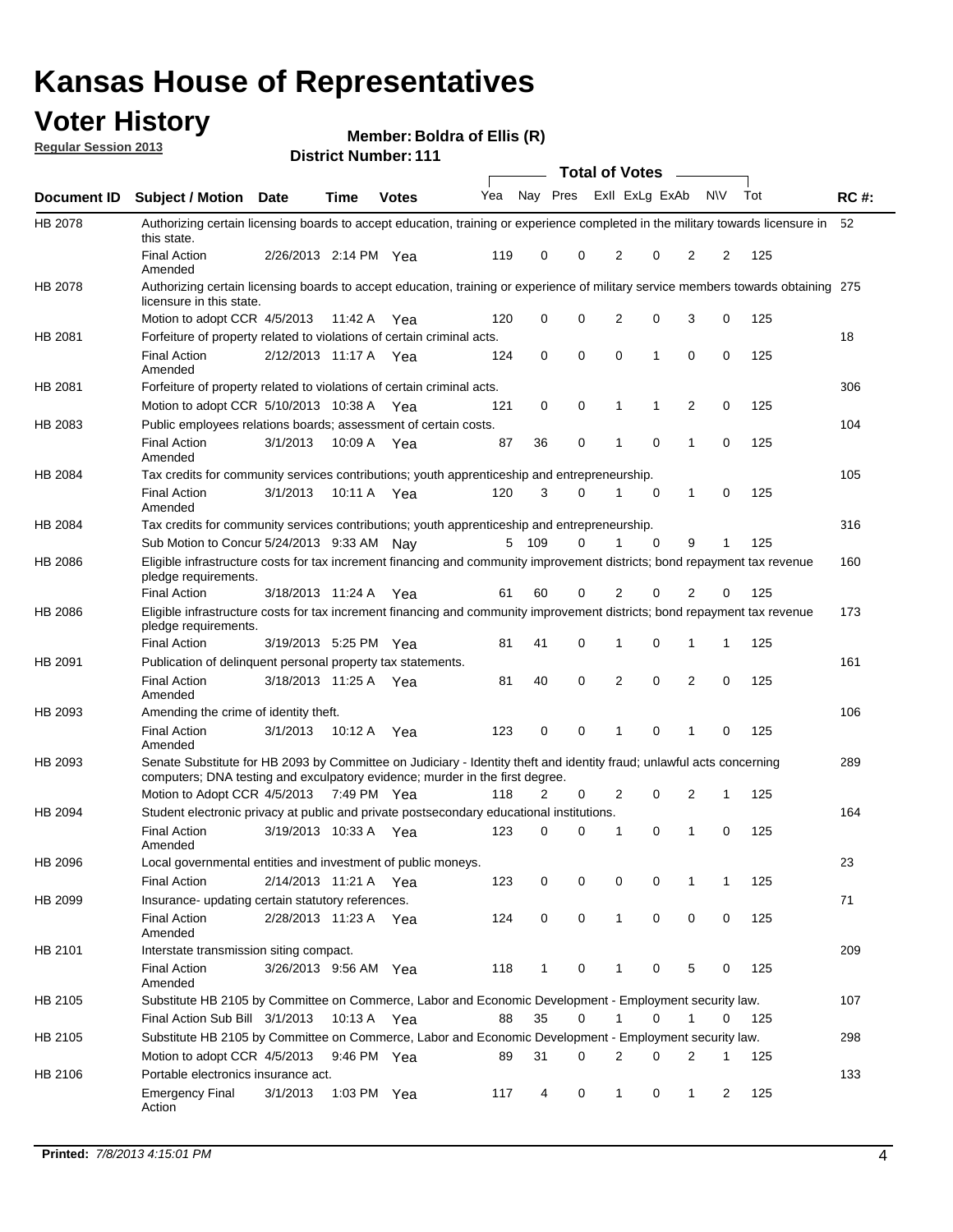## **Voter History**

**Member: Boldra of Ellis (R)** 

**Regular Session 2013**

|             |                                                                                                                                                                                                                                                                      |                       |             |              |     |                | <b>Total of Votes</b> |                |             | $\frac{1}{2}$  |                |     |             |
|-------------|----------------------------------------------------------------------------------------------------------------------------------------------------------------------------------------------------------------------------------------------------------------------|-----------------------|-------------|--------------|-----|----------------|-----------------------|----------------|-------------|----------------|----------------|-----|-------------|
| Document ID | <b>Subject / Motion Date</b>                                                                                                                                                                                                                                         |                       | Time        | <b>Votes</b> | Yea | Nay Pres       |                       | Exll ExLg ExAb |             |                | <b>NV</b>      | Tot | <b>RC#:</b> |
| HB 2107     | Insurance; enacting the electronic notice and document act.                                                                                                                                                                                                          |                       |             |              |     |                |                       |                |             |                |                |     | 134         |
|             | <b>Emergency Final</b><br><b>Action Amend</b>                                                                                                                                                                                                                        | 3/1/2013              |             | 1:04 PM Yea  | 121 | 0              | 0                     | 1              | 0           | 1              | 2              | 125 |             |
| HB 2107     | Insurance; enacting the electronic notice and document act, return of premiums separate from the notice of adverse<br>underwriting decision, statutory updates, uninsurable health plan increase in lifetime limit, mandate lite, certain company<br>dividend plans. |                       |             |              |     |                |                       |                |             |                |                |     | 281         |
|             | Motion to Adopt CCR 4/5/2013                                                                                                                                                                                                                                         |                       | 4:06 PM     | Yea          | 69  | 50             | 0                     | 2              | 0           | 3              | 1              | 125 |             |
| HB 2109     | School finance; military pupil count.                                                                                                                                                                                                                                |                       |             |              |     |                |                       |                |             |                |                |     | 108         |
|             | <b>Final Action</b>                                                                                                                                                                                                                                                  | 3/1/2013              | 10:15 A     | Yea          | 104 | 19             | 0                     | 1              | 0           | $\mathbf{1}$   | 0              | 125 |             |
| HB 2109     | Enacting the Kansas children's protection act.                                                                                                                                                                                                                       |                       |             |              |     |                |                       |                |             |                |                |     | 277         |
|             | Motion to Adopt CCR 4/5/2013                                                                                                                                                                                                                                         |                       | 12:31 P Yea |              | 116 | $\overline{2}$ | 0                     | 2              | 0           | 3              | $\overline{2}$ | 125 |             |
| HB 2112     | Campaign finance; transfer of campaign money to another candidacy.                                                                                                                                                                                                   |                       |             |              |     |                |                       |                |             |                |                |     | 72          |
|             | <b>Final Action</b><br>Amended                                                                                                                                                                                                                                       | 2/28/2013 11:25 A Yea |             |              | 95  | 29             | 0                     | 1              | 0           | 0              | 0              | 125 |             |
| HB 2114     | Debt setoff; collection assistance fee.                                                                                                                                                                                                                              |                       |             |              |     |                |                       |                |             |                |                |     | 21          |
|             | <b>Final Action</b>                                                                                                                                                                                                                                                  | 2/13/2013 11:34 A     |             | Yea          | 90  | 32             | 0                     | 0              | 0           | 3              | 0              | 125 |             |
| HB 2115     | Relating to the employment of retired judges and justices.                                                                                                                                                                                                           |                       |             |              |     |                |                       |                |             |                |                |     | 73          |
|             | <b>Final Action</b>                                                                                                                                                                                                                                                  | 2/28/2013 11:27 A     |             | Yea          | 124 | 0              | 0                     | 1              | 0           | 0              | 0              | 125 |             |
| HB 2115     | Courts; employment of retired judges and justices; court debt setoff.                                                                                                                                                                                                |                       |             |              |     |                |                       |                |             |                |                |     | 309         |
|             | Motion to Adopt CCR 5/14/2013 2:14 PM Yea                                                                                                                                                                                                                            |                       |             |              | 100 | 13             | 0                     | 1              | 0           | 9              | 2              | 125 |             |
| HB 2118     | Preservation of historic property; environs authority deleted.                                                                                                                                                                                                       |                       |             |              |     |                |                       |                |             |                |                |     | 62          |
|             | <b>Final Action</b>                                                                                                                                                                                                                                                  | 2/27/2013 12:30 P     |             | Yea          | 99  | 24             | 0                     | 1              | 0           | 1              | 0              | 125 |             |
| HB 2120     | Updating provisions relating to the Kansas bureau of investigations DNA database.                                                                                                                                                                                    |                       |             |              |     |                |                       |                |             |                |                |     | 109         |
|             | <b>Final Action</b><br>Amended                                                                                                                                                                                                                                       | 3/1/2013              | 10:16 A     | Yea          | 121 | 2              | 0                     | 1              | 0           | 1              | 0              | 125 |             |
| HB 2120     | Updating provisions relating to DNA collection and DNA evidence; amending the definition of a bet for purposes of the Kansas 302<br>criminal code; sentencing for possession of a firearm during a drug felony<br>Motion to adopt CCR 5/9/2013 11:32 A Nay           |                       |             |              | 74  | 49             | 0                     |                | 0           | 1              | 0              | 125 |             |
| HB 2122     |                                                                                                                                                                                                                                                                      |                       |             |              |     |                |                       |                |             |                |                |     | 37          |
|             | Real estate brokers and salespersons; licensing requirements; sales transaction requirements.<br><b>Final Action</b>                                                                                                                                                 | 2/20/2013 11:13 A Yea |             |              | 121 | 1              | $\Omega$              |                | 0           | $\overline{2}$ | 0              | 125 |             |
| HB 2125     | Amended                                                                                                                                                                                                                                                              |                       |             |              |     |                |                       |                |             |                |                |     | 38          |
|             | Increasing real estate broker's and salesperson's license fees.<br><b>Final Action</b>                                                                                                                                                                               | 2/20/2013 12:16 P     |             |              | 71  | 50             | 1                     | 0              | 0           | 0              | 3              | 125 |             |
| HB 2128     |                                                                                                                                                                                                                                                                      |                       |             | Yea          |     |                |                       |                |             |                |                |     | 74          |
|             | Open records act; exceptions.<br><b>Final Action</b><br>Amended                                                                                                                                                                                                      | 2/28/2013 11:28 A     |             | Yea          | 124 | 0              | 0                     | 1              | 0           | 0              | 0              | 125 |             |
| HB 2128     | Open records act; exceptions.                                                                                                                                                                                                                                        |                       |             |              |     |                |                       |                |             |                |                |     | 259         |
|             | Motion to Concur                                                                                                                                                                                                                                                     | 4/3/2013              | 10:29 A     | Yea          | 119 | 0              | 0                     | 1              | 0           | 3              | 2              | 125 |             |
| HB 2130     | Elections; petition circulators.                                                                                                                                                                                                                                     |                       |             |              |     |                |                       |                |             |                |                |     | 30          |
|             | <b>Final Action</b>                                                                                                                                                                                                                                                  | 2/18/2013 11:17 A     |             | Yea          | 118 | $\mathbf{1}$   | 0                     | $\overline{c}$ | 0           | 4              | 0              | 125 |             |
| HB 2135     | Property tax exemption; military housing.                                                                                                                                                                                                                            |                       |             |              |     |                |                       |                |             |                |                |     | 162         |
|             | <b>Final Action</b>                                                                                                                                                                                                                                                  | 3/18/2013 11:27 A     |             | Yea          | 117 | 4              | 0                     | $\overline{2}$ | 0           | $\overline{2}$ | 0              | 125 |             |
| HB 2138     | Repealing statutes related to oil and gas.                                                                                                                                                                                                                           |                       |             |              |     |                |                       |                |             |                |                |     | 53          |
|             | Final Action<br>Amended                                                                                                                                                                                                                                              | 2/26/2013 2:16 PM Yea |             |              | 119 | 0              | 0                     | $\overline{2}$ | $\mathbf 0$ | $\overline{2}$ | $\overline{2}$ | 125 |             |
| HB 2139     | Canceled warrants.                                                                                                                                                                                                                                                   |                       |             |              |     |                |                       |                |             |                |                |     | 75          |
|             | <b>Final Action</b><br>Amended                                                                                                                                                                                                                                       | 2/28/2013 11:30 A     |             | Yea          | 99  | 25             | 0                     | $\mathbf{1}$   | 0           | 0              | 0              | 125 |             |
| HB 2139     | Canceled warrants.                                                                                                                                                                                                                                                   |                       |             |              |     |                |                       |                |             |                |                |     | 266         |
|             | Motion to Concur                                                                                                                                                                                                                                                     | 4/4/2013              | 2:40 PM     | Yea          | 114 | 8              | 0                     | 1              | 0           | 2              | 0              | 125 |             |
| HB 2140     | Repealing K.S.A. 72-60b03                                                                                                                                                                                                                                            |                       |             |              |     |                |                       |                |             |                |                |     | 39          |
|             | <b>Final Action</b>                                                                                                                                                                                                                                                  | 2/20/2013 12:17 P     |             | Yea          | 122 | 0              | 0                     | 0              | 0           | 0              | 3              | 125 |             |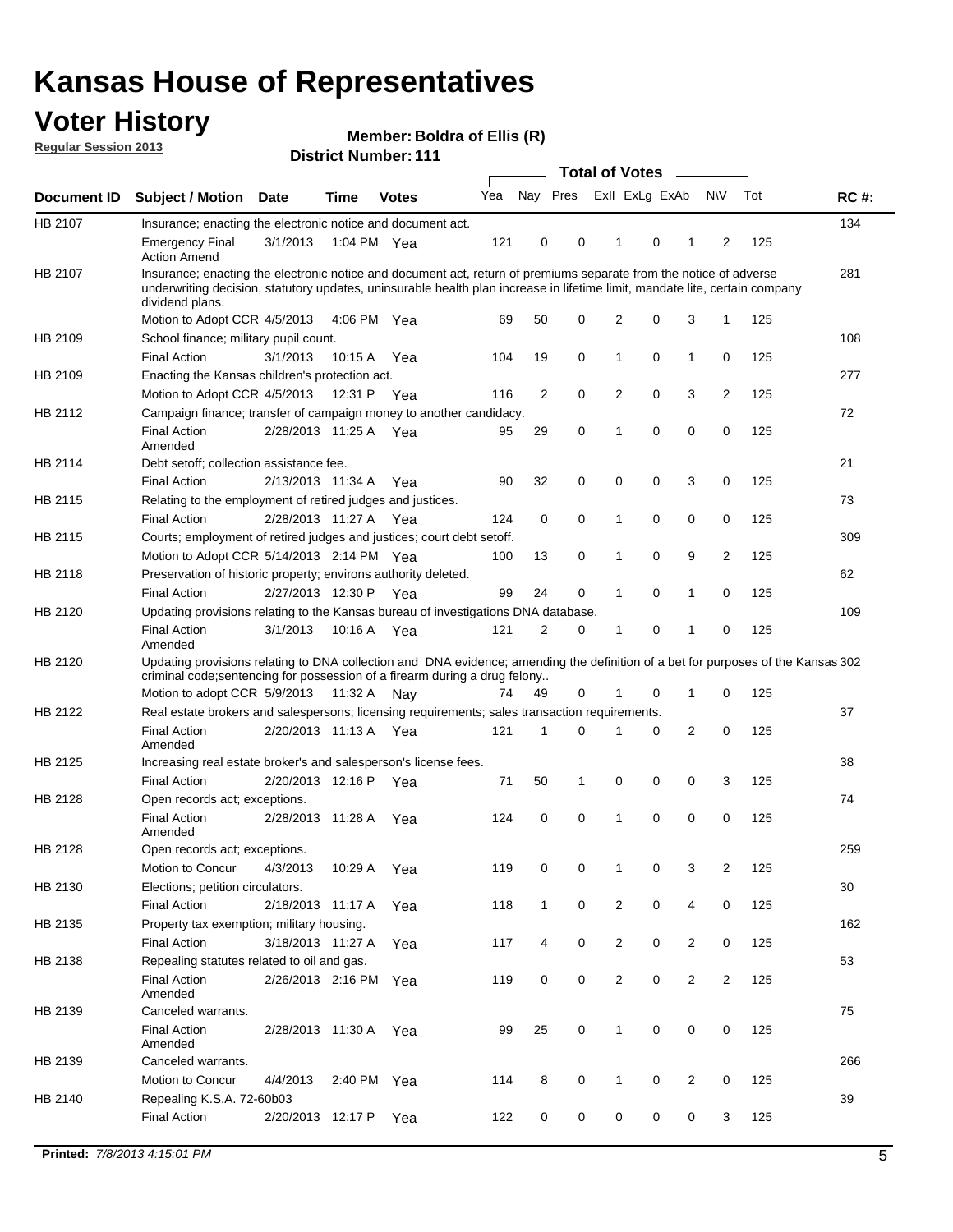**Voter History** 

**Member: Boldra of Ellis (R)** 

**Regular Session 2013**

|             |                                                                                                                                              |          |                       |              |     |    | <b>Total of Votes</b>   |              |   | $\sim$   |     |     |             |
|-------------|----------------------------------------------------------------------------------------------------------------------------------------------|----------|-----------------------|--------------|-----|----|-------------------------|--------------|---|----------|-----|-----|-------------|
| Document ID | <b>Subject / Motion Date</b>                                                                                                                 |          | Time                  | <b>Votes</b> | Yea |    | Nay Pres Exll ExLg ExAb |              |   |          | N\V | Tot | <b>RC#:</b> |
| HB 2141     | Repealer; elections process for certain unified school districts.                                                                            |          |                       |              |     |    |                         |              |   |          |     |     | 24          |
|             | <b>Final Action</b>                                                                                                                          |          | 2/14/2013 11:23 A     | Yea          | 123 | 0  | 0                       | 0            | 0 | 1        | 1   | 125 |             |
| HB 2142     | Certain educational statutes concerning USD land transfers and higher education loan and grant programs.                                     |          |                       |              |     |    |                         |              |   |          |     |     | 40          |
|             | <b>Final Action</b>                                                                                                                          |          | 2/20/2013 12:19 P     | Yea          | 122 | 0  | 0                       | 0            | 0 | 0        | 3   | 125 |             |
| HB 2143     | Repealing outdated provisions relating to the purchase of certain real estate by the department of corrections.                              |          |                       |              |     |    |                         |              |   |          |     |     | 34          |
|             | <b>Final Action</b>                                                                                                                          |          | 2/20/2013 11:09 A     | Yea          | 122 | 0  | 0                       |              | 0 | 2        | 0   | 125 |             |
| HB 2144     | Repealing unnecessary statutes relating to juveniles.                                                                                        |          |                       |              |     |    |                         |              |   |          |     |     | 76          |
|             | <b>Final Action</b>                                                                                                                          |          | 2/28/2013 11:32 A Yea |              | 124 | 0  | 0                       |              | 0 | 0        | 0   | 125 |             |
| HB 2145     | Repealing K.S.A. 75-5028; concerning the sale of real estate by the secretary of transportation.                                             |          |                       |              |     |    |                         |              |   |          |     |     | 35          |
|             | <b>Final Action</b>                                                                                                                          |          | 2/20/2013 11:11 A Yea |              | 122 | 0  | 0                       |              | 0 | 2        | 0   | 125 |             |
| HB 2146     | Repealing the cancer drug repository program K.S.A. 2012 Supp. 65-1664 through 65-1667 and amending K.S.A. 2012 Supp. 77<br>65-1636.         |          |                       |              |     |    |                         |              |   |          |     |     |             |
|             | <b>Final Action</b>                                                                                                                          |          | 2/28/2013 11:33 A     | Yea          | 124 | 0  | 0                       |              | 0 | 0        | 0   | 125 |             |
| HB 2147     | Repealer; use of metric system on certain road signs and markers, moving of heavy vehicles on bridges or culverts, interstate 94<br>bridges. |          |                       |              |     |    |                         |              |   |          |     |     |             |
|             | <b>Final Action</b>                                                                                                                          | 3/1/2013 |                       | 9:52 AM Yea  | 123 | 0  | 0                       | 1            | 0 | 1        | 0   | 125 |             |
| HB 2148     | Repealers; postsecondary education scholarship provisions.                                                                                   |          |                       |              |     |    |                         |              |   |          |     |     | 41          |
|             | <b>Final Action</b>                                                                                                                          |          | 2/20/2013 12:21 P Yea |              | 106 | 16 | 0                       | 0            | 0 | 0        | 3   | 125 |             |
| HB 2149     | Repealers; postsecondary education student loans and tuition grants.                                                                         |          |                       |              |     |    |                         |              |   |          |     |     | 42          |
|             | <b>Final Action</b>                                                                                                                          |          | 2/20/2013 12:22 P     | Yea          | 108 | 14 | 0                       | 0            | 0 | $\Omega$ | 3   | 125 |             |
| HB 2149     | Repealing a \$500,000 transfer from highway patrol training center fund to the state general fund.                                           |          |                       |              |     |    |                         |              |   |          |     |     | 314         |
|             | Motion to Concur                                                                                                                             |          | 5/23/2013 10:22 A Yea |              | 113 | 0  | 0                       |              | 0 | 8        | 3   | 125 |             |
| HB 2150     | Repealers; workforce development loan program act.                                                                                           |          |                       |              |     |    |                         |              |   |          |     |     | 78          |
|             | <b>Final Action</b>                                                                                                                          |          | 2/28/2013 11:34 A Yea |              | 94  | 30 | 0                       | 1            | 0 | 0        | 0   | 125 |             |
| HB 2150     | Senate Substitute for HB 2150 by Committee on Commerce--Concerning the Kansas employment first oversight commission.                         |          |                       |              |     |    |                         |              |   |          |     |     | 267         |
|             | Motion to Concur                                                                                                                             | 4/4/2013 |                       | 2:44 PM Yea  | 110 | 12 | 0                       | 1            | 0 | 2        | 0   | 125 |             |
| HB 2151     | Repealers; report on medically underserved areas of the state.                                                                               |          |                       |              |     |    |                         |              |   |          |     |     | 63          |
|             | <b>Final Action</b>                                                                                                                          |          | 2/27/2013 12:31 P     | Yea          | 123 | 0  | 0                       | 1            | 0 | 1        | 0   | 125 |             |
| HB 2152     | Repealer: uniform land sales practices act.                                                                                                  |          |                       |              |     |    |                         |              |   |          |     |     | 36          |
|             | <b>Final Action</b>                                                                                                                          |          | 2/20/2013 11:12 A     | Yea          | 122 | 0  | 0                       | 1            | 0 | 2        | 0   | 125 |             |
| HB 2153     | Unused medications act; dontating entities.                                                                                                  |          |                       |              |     |    |                         |              |   |          |     |     | 64          |
|             | <b>Final Action</b><br>Amended                                                                                                               |          | 2/27/2013 12:33 P     | Yea          | 123 | 0  | 0                       | 1            | 0 | 1        | 0   | 125 |             |
| HB 2154     | Senate Substitute for HB 2154 by Committee on Public Health and Welfare--Cosmetology; relating to licensure and renewal of 31                |          |                       |              |     |    |                         |              |   |          |     |     |             |
|             | persons, salons and clinics.                                                                                                                 |          |                       |              |     |    |                         |              |   |          |     |     |             |
|             | <b>Final Action</b><br>Amended                                                                                                               |          | 2/18/2013 11:19 A     | Yea          | 119 | 0  | 0                       | 2            | 0 | 4        | 0   | 125 |             |
| HB 2155     | Cosmetology; relating to licensure and renewal.                                                                                              |          |                       |              |     |    |                         |              |   |          |     |     | 32          |
|             | <b>Final Action</b><br>Amended                                                                                                               |          | 2/18/2013 11:21 A Yea |              | 119 | 0  | 0                       | 2            | 0 | 4        | 0   | 125 |             |
| HB 2156     | Repealers; school finance; area vocational school fund; local effort as applied to U.S.D. No. 450                                            |          |                       |              |     |    |                         |              |   |          |     |     | 43          |
|             | <b>Final Action</b>                                                                                                                          |          | 2/20/2013 12:23 P Yea |              | 122 | 0  | $\Omega$                | 0            | 0 | 0        | 3   | 125 |             |
| HB 2160     | Quality care assessment on skilled nursing care facilities.                                                                                  |          |                       |              |     |    |                         |              |   |          |     |     | 144         |
|             | <b>Final Action</b>                                                                                                                          | 3/7/2013 |                       | 12:13 P Yea  | 100 | 21 | 0                       | 1            | 0 | 3        | 0   | 125 |             |
| HB 2162     | Prohibition on use of state appropriated moneys to lobby relating to gun control at federal, state and local ogvernment level.               |          |                       |              |     |    |                         |              |   |          |     |     | 79          |
|             | <b>Final Action</b>                                                                                                                          |          | 2/28/2013 11:36 A Yea |              | 120 | 4  | 0                       | 1            | 0 | 0        | 0   | 125 |             |
|             | Amended                                                                                                                                      |          |                       |              |     |    |                         |              |   |          |     |     |             |
| HB 2162     | Prohibition on use of state appropriated moneys to lobby at federal, state and local government levels relating to gun control.              |          |                       |              |     |    |                         |              | 0 |          |     |     | 312         |
|             | Motion to adopt CCR 5/21/2013 2:52 PM Yea                                                                                                    |          |                       |              | 83  | 28 | 0                       | 1            |   | 13       | 0   | 125 |             |
| HB 2163     | Relating to garnishment proceedings.                                                                                                         |          |                       |              |     |    |                         |              |   |          |     |     | 80          |
|             | <b>Final Action</b>                                                                                                                          |          | 2/28/2013 11:37 A Yea |              | 124 | 0  | 0                       | $\mathbf{1}$ | 0 | 0        | 0   | 125 |             |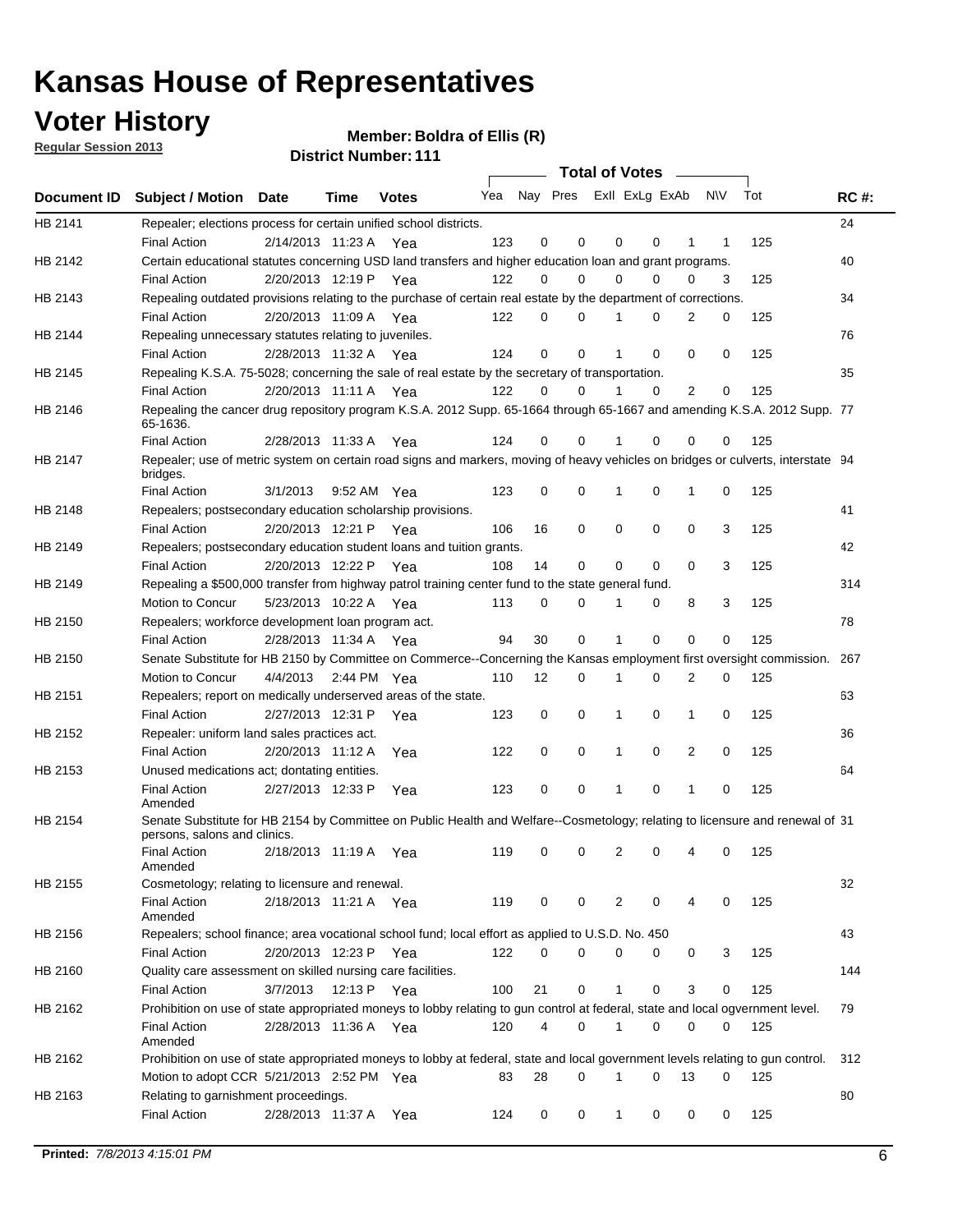## **Voter History**

**Member: Boldra of Ellis (R)** 

**Regular Session 2013**

|             |                                                                                                                                                                                                                                    |                       |             | ו ו . וסעווווטרו ועו ווסוש |     |          |          | <b>Total of Votes</b> |          | $\sim$         |                |     |             |
|-------------|------------------------------------------------------------------------------------------------------------------------------------------------------------------------------------------------------------------------------------|-----------------------|-------------|----------------------------|-----|----------|----------|-----------------------|----------|----------------|----------------|-----|-------------|
| Document ID | <b>Subject / Motion Date</b>                                                                                                                                                                                                       |                       | Time        | <b>Votes</b>               | Yea | Nay Pres |          | Exll ExLg ExAb        |          |                | <b>NV</b>      | Tot | <b>RC#:</b> |
| HB 2164     | Relating to jurors; information disqualifying prospective juror from jury service.                                                                                                                                                 |                       |             |                            |     |          |          |                       |          |                |                |     | 47          |
|             | <b>Final Action</b><br>Amended                                                                                                                                                                                                     | 2/25/2013 12:12 P Yea |             |                            | 75  | 45       | 0        | 0                     | 0        | 0              | 5              | 125 |             |
| HB 2164     | Juries and grand juries.                                                                                                                                                                                                           |                       |             |                            |     |          |          |                       |          |                |                |     | 284         |
|             | Motion to Adopt CCR 4/5/2013                                                                                                                                                                                                       |                       | 5:53 PM Yea |                            | 92  | 28       | 0        | 2                     | 0        | $\overline{2}$ | 1              | 125 |             |
| HB 2166     | Sub HB 2166 by Committee on Judiciary -- Relating to the medical assistance recovery program.                                                                                                                                      |                       |             |                            |     |          |          |                       |          |                |                |     | 165         |
|             | Final Action Sub Bill 3/19/2013 10:34 A Yea<br>Amended                                                                                                                                                                             |                       |             |                            | 112 | 11       | $\Omega$ |                       | 0        | 1              | 0              | 125 |             |
| HB 2167     | Establishing Native American legislative day at the capitol.                                                                                                                                                                       |                       |             |                            |     |          |          |                       |          |                |                |     | 54          |
|             | <b>Final Action</b>                                                                                                                                                                                                                | 2/26/2013 2:17 PM Yea |             |                            | 119 | 0        | $\Omega$ | 2                     | 0        | $\overline{2}$ | 2              | 125 |             |
| HB 2167     | Senate Substitute for HB 2167 by Committee on Federal and State Affairs -- Concerning fireworks; regulations thereof.                                                                                                              |                       |             |                            |     |          |          |                       |          |                |                |     | 261         |
|             | Motion to Concur                                                                                                                                                                                                                   | 4/4/2013              | 11:11 A Yea |                            | 100 | 23       | 0        | 1                     | 0        | 1              | 0              | 125 |             |
| HB 2169     | Allowing for proceedings to determine final disposition of prisoner's pending probation revocations.                                                                                                                               |                       |             |                            |     |          |          |                       |          |                |                |     | 49          |
|             | <b>Final Action</b>                                                                                                                                                                                                                | 2/26/2013 2:10 PM Yea |             |                            | 119 | 0        | 0        | 0                     | 0        | 0              | 6              | 125 |             |
| HB 2170     | Concerning sentencing dispositions, probation and postrelease supervision.                                                                                                                                                         |                       |             |                            |     |          |          |                       |          |                |                |     | 110         |
|             | <b>Final Action</b><br>Amended                                                                                                                                                                                                     | 3/1/2013              | 10:23 A     | Nay                        | 79  | 44       | 0        | 1                     | 0        | 1              | 0              | 125 |             |
| HB 2170     | Concerning sentencing dispositions, probation and postrelease supervision.                                                                                                                                                         |                       |             |                            |     |          |          |                       |          |                |                |     | 256         |
|             | Motion to Concur                                                                                                                                                                                                                   | 4/1/2013              | 10:54 A     | Nay                        | 75  | 44       | 0        | 1                     | 0        | $\overline{2}$ | 3              | 125 |             |
| HB 2172     | Cemeteries; cemetery corporations and cemetery merchandise.                                                                                                                                                                        |                       |             |                            |     |          |          |                       |          |                |                |     | 81          |
|             | <b>Final Action</b><br>Amended                                                                                                                                                                                                     | 2/28/2013 11:38 A Yea |             |                            | 124 | 0        | 0        | 1                     | 0        | $\Omega$       | 0              | 125 |             |
| HB 2176     | The Eisenhower foundation license plate.                                                                                                                                                                                           |                       |             |                            |     |          |          |                       |          |                |                |     | 57          |
|             | <b>Final Action</b>                                                                                                                                                                                                                | 2/27/2013 12:11 P     |             | Nay                        | 112 | 11       | 0        | 0                     | 0        | 1              | 1              | 125 |             |
| HB 2177     | Relating to motor carriers; concerning safety rules and regulations; certificates of convenience and necessity; transportation of 55<br>certain materials.                                                                         |                       |             |                            |     |          |          |                       |          |                |                |     |             |
|             | <b>Final Action</b><br>Amended                                                                                                                                                                                                     | 2/26/2013 2:18 PM Yea |             |                            | 119 | 0        | $\Omega$ | 2                     | 0        | $\overline{2}$ | $\overline{2}$ | 125 |             |
| HB 2179     | Amending the secretary of labor's role of taking assignment of wage claims.                                                                                                                                                        |                       |             |                            |     |          |          |                       |          |                |                |     | 111         |
|             | <b>Final Action</b><br>Amended                                                                                                                                                                                                     | 3/1/2013              | 10:24 A Yea |                            | 87  | 36       | 0        | 1                     | $\Omega$ | 1              | 0              | 125 |             |
| HB 2181     | Authorizing licensing bodies to accept certain online distance education courses towards licensure for military service member 55<br>applicants                                                                                    |                       |             |                            |     |          |          |                       |          |                |                |     |             |
|             | <b>Final Action</b>                                                                                                                                                                                                                | 2/27/2013 12:34 P     |             | Yea                        | 123 | 0        | 0        |                       | 0        | 1              | 0              | 125 |             |
| HB 2182     | Relating to grand juries.                                                                                                                                                                                                          |                       |             |                            |     |          |          |                       |          |                |                |     | 152         |
|             | <b>Final Action</b><br>Amended                                                                                                                                                                                                     | 3/13/2013 11:20 A     |             | Yea                        | 100 | 24       | 0        | 0                     | 0        | 1              | 0              | 125 |             |
| HB 2183     | Substitute HB 2183 by Committee on Health and Human Services - - designation and control of infectious and contagious<br>diseases.                                                                                                 |                       |             |                            |     |          |          |                       |          |                |                |     | 112         |
|             | Final Action Sub Bill 3/1/2013<br>Amended                                                                                                                                                                                          |                       | 10:26 A Yea |                            | 122 | 1        | 0        | 1                     | 0        | 1              | 0              | 125 |             |
| HB 2183     | Substitute HB 2183 by Committee on Health and Human Services -- department of health and environment statutory duties<br>and functions, infectious and contagious diseases, laboratory services, health information technology and |                       |             |                            |     |          |          |                       |          |                |                |     | 297         |
|             | Motion to Adopt CCR 4/5/2013                                                                                                                                                                                                       |                       | 9:37 PM Yea |                            | 120 | 0        | 0        | 2                     | 0        | 2              | 1              | 125 |             |
| HB 2185     | Consolidation of citites and counties; dual majority vote.                                                                                                                                                                         |                       |             |                            |     |          |          |                       |          |                |                |     | 113         |
|             | <b>Final Action</b><br>Amended                                                                                                                                                                                                     | 3/1/2013              | 10:27 A Yea |                            | 119 | 4        | 0        | 1                     | 0        | $\mathbf{1}$   | 0              | 125 |             |
| HB 2193     | Public facilities; accessiblity standards for disabled persons.                                                                                                                                                                    |                       |             |                            |     |          |          |                       |          |                |                |     | 145         |
|             | <b>Final Action</b>                                                                                                                                                                                                                | 3/7/2013              | 12:14 P     | Yea                        | 121 | 0        | 0        | 1                     | 0        | 3              | 0              | 125 |             |
| HB 2195     | Claims against the state; 2012 Joint Committee recommendations.                                                                                                                                                                    |                       |             |                            |     |          |          |                       |          |                |                |     | 146         |
|             | <b>Final Action</b><br>Amended                                                                                                                                                                                                     | 3/7/2013              | 12:16 P Yea |                            | 110 | 10       | 0        | 1                     | 0        | 3              | 1              | 125 |             |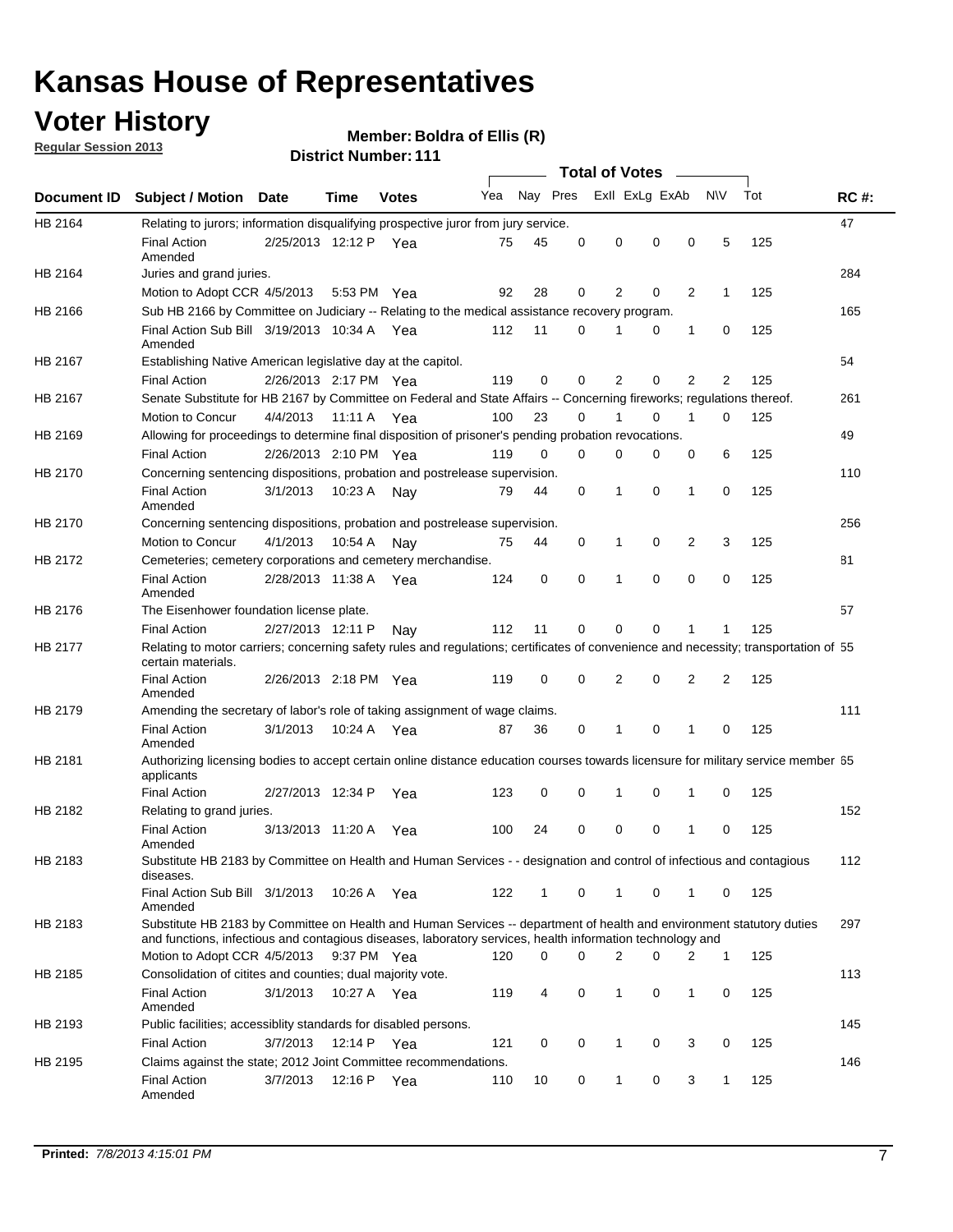## **Voter History**

**Member: Boldra of Ellis (R)** 

**Regular Session 2013**

|             |                                                                                                                                                                                                                |                       |             |              |     |              |          | <b>Total of Votes</b> |   |                |             |     |             |
|-------------|----------------------------------------------------------------------------------------------------------------------------------------------------------------------------------------------------------------|-----------------------|-------------|--------------|-----|--------------|----------|-----------------------|---|----------------|-------------|-----|-------------|
| Document ID | <b>Subject / Motion Date</b>                                                                                                                                                                                   |                       | Time        | <b>Votes</b> | Yea | Nay Pres     |          | Exll ExLg ExAb        |   |                | <b>NV</b>   | Tot | <b>RC#:</b> |
| HB 2197     | Kansas state high school activities association; membership of board of directors and executive board.                                                                                                         |                       |             |              |     |              |          |                       |   |                |             |     | 249         |
|             | <b>Emergency Final</b><br><b>Action Amend</b>                                                                                                                                                                  | 3/26/2013 8:46 PM Nav |             |              | 69  | 53           | 0        |                       | 0 | 2              | 0           | 125 |             |
| HB 2199     | Second amendment protection act.                                                                                                                                                                               |                       |             |              |     |              |          |                       |   |                |             |     | 157         |
|             | <b>Final Action</b><br>Amended                                                                                                                                                                                 | 3/14/2013 11:34 A     |             | Yea          | 94  | 29           | 0        | 0                     | 0 | 2              | 0           | 125 |             |
| HB 2199     | Senate Substitute for HB 2199 by Committee on Federal and State Affairs--Secretary of Administration; successor; diretor of<br>accounts and reports; certain rules and regulations; Kansas liguor control act. |                       |             |              |     |              |          |                       |   |                |             |     | 313         |
|             | Motion to adopt CCR 5/22/2013 2:17 PM Yea                                                                                                                                                                      |                       |             |              | 89  | 23           | 0        | 1                     | 0 | 12             | 0           | 125 |             |
| HB 2200     | Executive chief information technology officer; office of information tehcnology services.                                                                                                                     |                       |             |              |     |              |          |                       |   |                |             |     | 114         |
|             | <b>Final Action</b><br>Amended                                                                                                                                                                                 | 3/1/2013              | 10:28 A     | Yea          | 121 | 2            | 0        | 1                     | 0 | 1              | 0           | 125 |             |
| HB 2201     | Telecommunications; regulation by the state corporation commission and distributions from the Kansas universal service<br>fund.                                                                                |                       |             |              |     |              |          |                       |   |                |             |     | 33          |
|             | <b>Final Action</b><br>Amended                                                                                                                                                                                 | 2/18/2013 11:24 A     |             | Yea          | 118 | $\mathbf{1}$ | 0        | 2                     | 0 | 4              | 0           | 125 |             |
| HB 2201     | Telecommunications; regulation by the state corporation commission and distributions from the Kansas universal service<br>fund.                                                                                |                       |             |              |     |              |          |                       |   |                |             |     | 278         |
|             | Motion to Adopt CCR 4/5/2013                                                                                                                                                                                   |                       | 12:57 P     | Yea          | 99  | 20           | 0        | 2                     | 0 | 3              | 1           | 125 |             |
| HB 2202     | Providing automatic relief from certain motor carrier restrictions upon the governor's declaration of emergency.                                                                                               |                       |             |              |     |              |          |                       |   |                |             |     | 44          |
|             | <b>Final Action</b><br>Amended                                                                                                                                                                                 | 2/20/2013 12:25 P     |             | Yea          | 122 | 0            | 0        | 0                     | 0 | 0              | 3           | 125 |             |
| HB 2203     | Relating to exercise of religion.                                                                                                                                                                              |                       |             |              |     |              |          |                       |   |                |             |     | 115         |
|             | <b>Final Action</b><br>Amended                                                                                                                                                                                 | 3/1/2013              |             | 10:31 A Yea  | 109 | 14           | 0        | 1                     | 0 | 1              | 0           | 125 |             |
| HB 2203     | Relating to exercise of religion.                                                                                                                                                                              |                       |             |              |     |              |          |                       |   |                |             |     | 200         |
|             | Motion to Concur                                                                                                                                                                                               | 3/25/2013 9:41 AM Yea |             |              | 109 | 12           | 0        | 2                     | 0 | $\overline{2}$ | 0           | 125 |             |
| HB 2204     | Relating to redemption of real property.                                                                                                                                                                       |                       |             |              |     |              |          |                       |   |                |             |     | 116         |
|             | <b>Final Action</b><br>Amended                                                                                                                                                                                 | 3/1/2013              | 10:32 A     | Yea          | 123 | 0            | 0        | 1                     | 0 | $\mathbf{1}$   | $\mathbf 0$ | 125 |             |
| HB 2204     | Extending the judicial branch surcharge for two years.                                                                                                                                                         |                       |             |              |     |              |          |                       |   |                |             |     | 308         |
|             | Motion to adopt CCR 5/13/2013 10:38 A Yea                                                                                                                                                                      |                       |             |              | 121 | 1            | 0        | 0                     | 0 | 3              | 0           | 125 |             |
| HB 2205     | Adoption hearings; time and waiver of notice.                                                                                                                                                                  |                       |             |              |     |              |          |                       |   |                |             |     | 117         |
|             | <b>Final Action</b><br>Amended                                                                                                                                                                                 | 3/1/2013              | 10:33 A Yea |              | 123 | 0            | 0        | 1                     | 0 | 1              | 0           | 125 |             |
| HB 2207     | Substitute HB 2207 by Committee on Agriculture and Natural Resources--Amending provisions relating to the regulation and<br>certification of animal feeding facilities.                                        |                       |             |              |     |              |          |                       |   |                |             |     | 56          |
|             | Final Action Sub Bill 2/26/2013 2:20 PM Yea                                                                                                                                                                    |                       |             |              | 119 | 0            | 0        | 2                     | 0 | 2              | 2           | 125 |             |
| HB 2207     | Substitute HB 2207 by Committee on Agriculture and Natural Resources--Amending provisions relating to the regulation and 257<br>certification of animal feeding facilities.                                    |                       |             |              |     |              |          |                       |   |                |             |     |             |
|             | Motion to Concur                                                                                                                                                                                               | 4/1/2013              | 2:23 PM Yea |              | 119 | 0            | 0        | 1                     | 0 | 3              | 2           | 125 |             |
| HB 2209     | Amendments to the Kansas offender registration act.                                                                                                                                                            |                       |             |              |     |              |          |                       |   |                |             |     | 66          |
|             | <b>Final Action</b><br>Amended                                                                                                                                                                                 | 2/27/2013 12:35 P Yea |             |              | 123 | 0            | 0        | $\mathbf{1}$          | 0 | $\mathbf{1}$   | 0           | 125 |             |
| HB 2210     | Elections; change of party affiliation.                                                                                                                                                                        |                       |             |              |     |              |          |                       |   |                |             |     | 132         |
|             | <b>Emergency Final</b><br><b>Action Amend</b>                                                                                                                                                                  | 3/1/2013              | 1:02 PM Yea |              | 72  | 49           | 0        | 1                     | 0 | 1              | 2           | 125 |             |
| HB 2212     | Concerning the requirements to receiving a service grant through the veterans claims assistance program.                                                                                                       |                       |             |              |     |              |          |                       |   |                |             |     | 118         |
|             | <b>Final Action</b>                                                                                                                                                                                            | 3/1/2013              |             | 10:34 A Yea  | 123 | 0            | 0        | $\mathbf{1}$          | 0 | 1              | 0           | 125 |             |
| HB 2213     | Member elections and retirement benefit determinations and one-time payments under KPERS act of 2015.                                                                                                          |                       |             |              |     |              |          |                       |   |                |             |     | 27          |
|             | <b>Final Action</b><br>Amended                                                                                                                                                                                 | 2/15/2013 11:19 A Yea |             |              | 115 | 0            | 0        | 2                     | 2 | 3              | 3           | 125 |             |
| HB 2213     | Member elections and retirement benefit determinations and one-time payments under KPERS act of 2015.                                                                                                          |                       |             |              |     |              |          |                       |   |                |             |     | 311         |
|             | Motion to adopt CCR 5/20/2013 2:11 PM Yea                                                                                                                                                                      |                       |             |              | 104 | $\Omega$     | $\Omega$ | $\mathbf 1$           | 0 | 16             | 4           | 125 |             |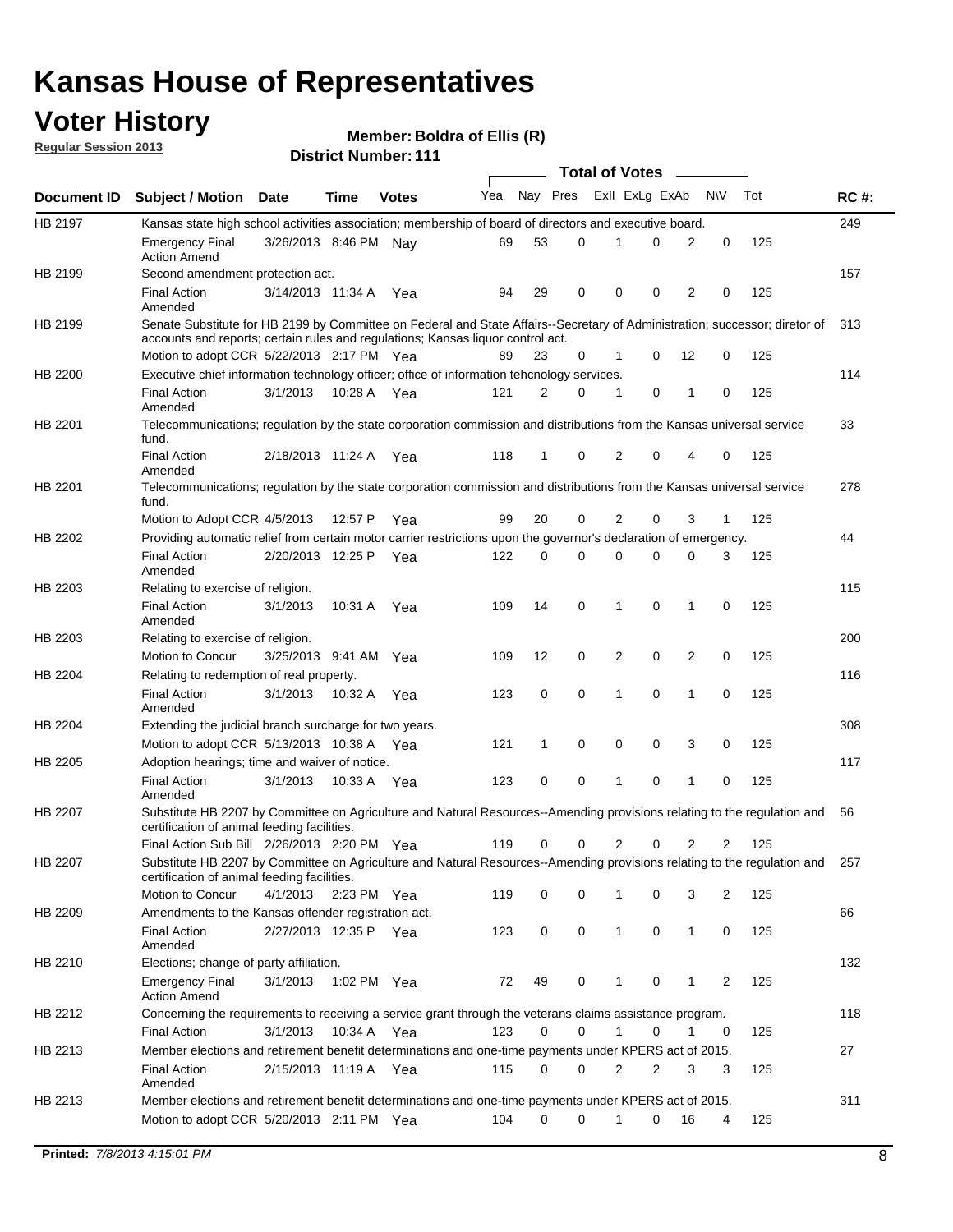## **Voter History**

**Member: Boldra of Ellis (R)** 

**Regular Session 2013**

|             |                                                                                                                                                                                                       |                       |         |               |     |              |             |              | <b>Total of Votes</b>       |             |              |     |             |
|-------------|-------------------------------------------------------------------------------------------------------------------------------------------------------------------------------------------------------|-----------------------|---------|---------------|-----|--------------|-------------|--------------|-----------------------------|-------------|--------------|-----|-------------|
| Document ID | <b>Subject / Motion Date</b>                                                                                                                                                                          |                       | Time    | <b>Votes</b>  |     |              |             |              | Yea Nay Pres ExII ExLg ExAb |             | <b>NV</b>    | Tot | <b>RC#:</b> |
| HB 2216     | Repealing certain joint committees and amending related statutes; amending the joint committees on special claims against<br>the state.                                                               |                       |         |               |     |              |             |              |                             |             |              |     | 119         |
|             | <b>Final Action</b><br>Amended                                                                                                                                                                        | 3/1/2013              | 10:36 A | Yea           | 91  | 32           | 0           | 1            | 0                           | 1           | 0            | 125 |             |
| HB 2216     | Repealing certain joint committees and amending related statutes; amending the joint committees on special claims against<br>the state.                                                               |                       |         |               |     |              |             |              |                             |             |              |     | 323         |
|             | Motion to adopt CCR 6/2/2013                                                                                                                                                                          |                       | 12:18 A | Nav           | 81  | 28           | 0           | 1            | 0                           | 6           | 9            | 125 |             |
| HB 2217     | Creating the crime of female genital mutilation and setting the penalty.                                                                                                                              |                       |         |               |     |              |             |              |                             |             |              |     | 120         |
|             | <b>Final Action</b><br>Amended                                                                                                                                                                        | 3/1/2013              | 10:37 A | Yea           | 123 | 0            | $\mathbf 0$ | 1            | 0                           | 1           | 0            | 125 |             |
| HB 2218     | Driving under the influence of alcohol or drugs; tests; implied consent; administrative hearings.                                                                                                     |                       |         |               |     |              |             |              |                             |             |              |     | <b>B2</b>   |
|             | <b>Final Action</b>                                                                                                                                                                                   | 2/28/2013 11:40 A Yea |         |               | 124 | 0            | $\Omega$    |              | 0                           | 0           | 0            | 125 |             |
| HB 2218     | Driving under the influence of alcohol or drugs; boating under the influence of alcohol or drugs; tests; implied consent;<br>administrative hearings; aggravated battery DUI.                         |                       |         |               |     |              |             |              |                             |             |              |     | 303         |
|             | Motion to adopt CCR 5/9/2013                                                                                                                                                                          |                       | 11:46 A | Yea           | 120 | 2            | 0           | 1            | 0                           | 1           | 1            | 125 |             |
| HB 2221     | Enacting the equal access act; school employees; professional employees organization.                                                                                                                 |                       |         |               |     |              |             |              |                             |             |              |     | 83          |
|             | <b>Final Action</b>                                                                                                                                                                                   | 2/28/2013 11:42 A     |         | Yea           | 71  | 53           | 0           | $\mathbf{1}$ | 0                           | 0           | 0            | 125 |             |
| HB 2222     | School districts; bullying policies.                                                                                                                                                                  |                       |         |               |     |              |             |              |                             |             |              |     | 141         |
|             | <b>Emergency Final</b><br><b>Action Amend</b>                                                                                                                                                         | 3/1/2013              |         | 1:13 PM $Yea$ | 119 | $\mathbf{1}$ | 1           | 1            | 0                           | 1           | 2            | 125 |             |
| HB 2228     | Decreased employer payments to group insurance reserve fund for KPERS plan of death and long-term disability benefits<br>during fiscal years 2014 and 2015.                                           |                       |         |               |     |              |             |              |                             |             |              |     | 28          |
|             | <b>Final Action</b><br>Amended                                                                                                                                                                        | 2/15/2013 11:21 A Yea |         |               | 115 | 0            | 0           | 2            | 2                           | 3           | 3            | 125 |             |
| HB 2231     | Substitute HB 2231 by Committee on Appropriations - Appropriations for FY 2014, FY 2015, FY 2016, FY 2017 and FY 2018<br>for various state agencies; capital improvement projects.                    |                       |         |               |     |              |             |              |                             |             |              |     | 177         |
|             | Final Action Sub Bill 3/20/2013 10:29 A Yea<br>Amended                                                                                                                                                |                       |         |               | 68  | 55           | 0           | 1            | 0                           | 1           | 0            | 125 |             |
| HB 2234     | Contracts between the Kansas turnpike authority and the Kansas department of transportation.                                                                                                          |                       |         |               |     |              |             |              |                             |             |              |     | 151         |
|             | <b>Final Action</b><br>Amended                                                                                                                                                                        | 3/11/2013 11:16 A Yea |         |               | 81  | 41           | $\Omega$    | 0            | 1                           | 2           | 0            | 125 |             |
| HB 2234     | Naming the secretary of transportation as the director of operations of the Kansas turnpike authority; pertaining to certain<br>contracts between the authority and the department of transportation. |                       |         |               |     |              |             |              |                             |             |              |     | 299         |
|             | Motion to Adopt CCR 4/5/2013                                                                                                                                                                          |                       |         | 10:12 P Yea   | 76  | 44           | 0           | 2            | 0                           | 2           | $\mathbf{1}$ | 125 |             |
| HB 2244     | Taxation of watercraft.<br><b>Emergency Final</b>                                                                                                                                                     | 3/26/2013 8:49 PM Yea |         |               | 107 | 15           | 0           | 1            | 0                           | 2           | 0            | 125 | 250         |
|             | <b>Action Amend</b>                                                                                                                                                                                   |                       |         |               |     |              |             |              |                             |             |              |     |             |
| HB 2249     | City annexation of fire district land; double taxation; refund.                                                                                                                                       |                       |         |               |     |              |             |              |                             |             |              |     | 121         |
|             | Final Action<br>Amended                                                                                                                                                                               | 3/1/2013 10:39 A Yea  |         |               | 101 | 22           |             | 0            | $\sim$ 1                    | $0 \quad 1$ | 0            | 125 |             |
| HB 2249     | Certain property issues; fire districts; historic preservation; solid waste.                                                                                                                          |                       |         |               |     |              |             |              |                             |             |              |     | 310         |
|             | Motion to Adopt CCR 5/17/2013 10:25 A Yea                                                                                                                                                             |                       |         |               | 92  | 18           | 0           | 1            | 0                           | 14          | 0            | 125 |             |
| HB 2252     | Eliminating the statute of limitations for prosecutions of rape and aggravated criminal sodomy.                                                                                                       |                       |         |               |     |              |             |              |                             |             |              |     | 122         |
|             | <b>Final Action</b><br>Amended                                                                                                                                                                        | 3/1/2013              |         | 10:40 A Yea   | 123 | 0            | $\Omega$    | 1            | 0                           | 1           | 0            | 125 |             |
| HB 2253     | Abortion; prohibiting funding for abortion services; amending late-term abortion and woman's- right-to-know statutes.                                                                                 |                       |         |               |     |              |             |              |                             |             |              |     | 178         |
|             | <b>Final Action</b><br>Amended                                                                                                                                                                        | 3/20/2013 10:31 A Yea |         |               | 92  | 31           | 0           | 1            | 0                           | 1           | 0            | 125 |             |
| HB 2253     | Abortion; prohibiting funding for abortion services; amending late-term abortion and woman's- right-to-know statutes.                                                                                 |                       |         |               |     |              |             |              |                             |             |              |     | 301         |
|             | Motion to Adopt CCR 4/5/2013                                                                                                                                                                          |                       |         | 10:34 P Yea   | 90  | 30           | 0           | 2            | 0                           | 2           | 1            | 125 |             |
| HB 2255     | Economic development; investments in telecommunications machinery and equipment.                                                                                                                      |                       |         |               |     |              |             |              |                             |             |              |     | 142         |
|             | EFA Sub Bill<br>Amended                                                                                                                                                                               | 3/1/2013              |         | 1:15 PM Yea   | 116 | 5            | 0           | $\mathbf{1}$ | 0                           | 1           | 2            | 125 |             |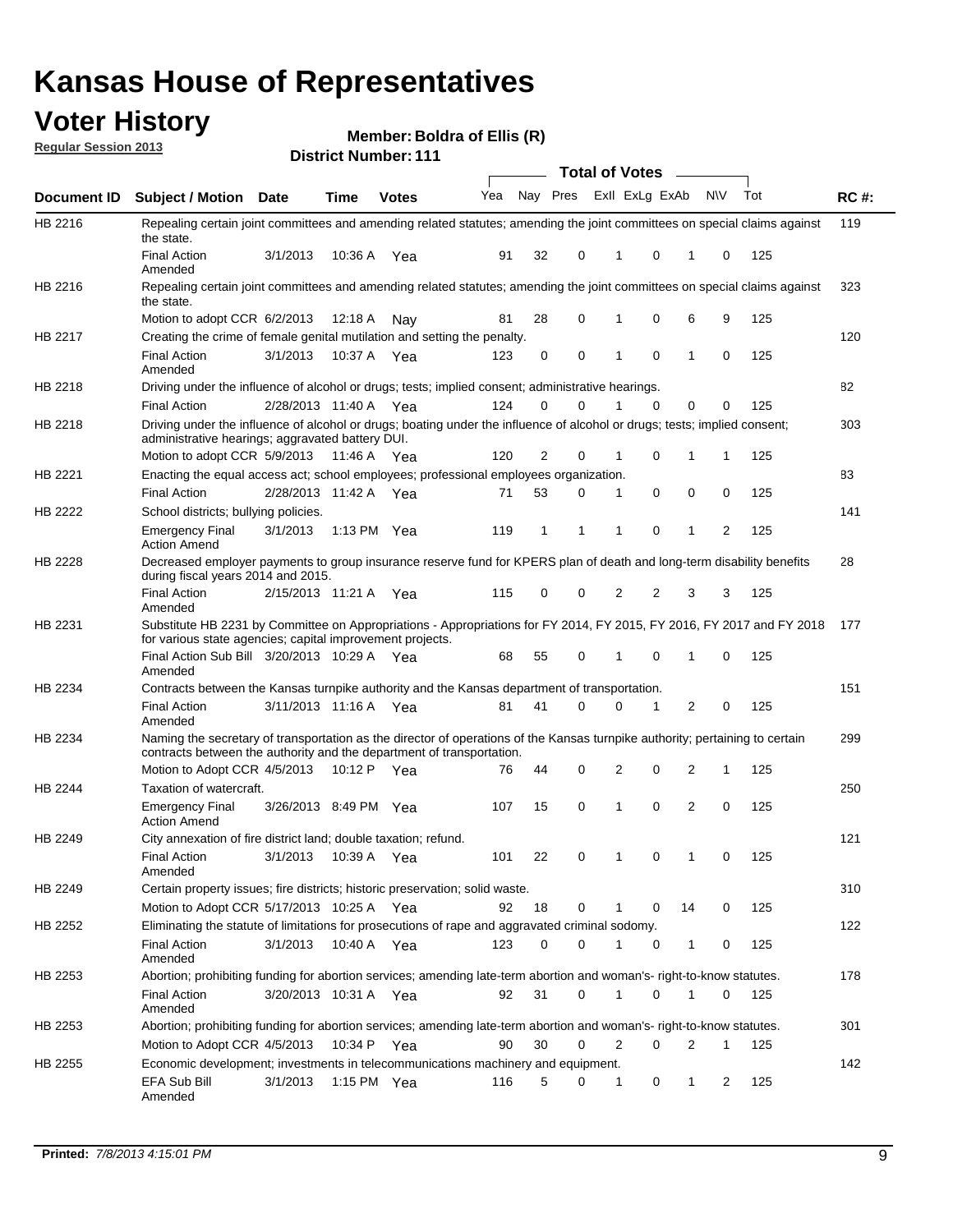## **Voter History**

**Member: Boldra of Ellis (R)** 

**Regular Session 2013**

|                    |                                                                                                                                                                                       |                       |             | ו ו ו ושעווווטדו וווי |     |                         |             | <b>Total of Votes</b> |              | $\sim$         |              |     |             |
|--------------------|---------------------------------------------------------------------------------------------------------------------------------------------------------------------------------------|-----------------------|-------------|-----------------------|-----|-------------------------|-------------|-----------------------|--------------|----------------|--------------|-----|-------------|
| <b>Document ID</b> | <b>Subject / Motion</b>                                                                                                                                                               | <b>Date</b>           | Time        | <b>Votes</b>          | Yea | Nay Pres Exll ExLg ExAb |             |                       |              |                | N\V          | Tot | <b>RC#:</b> |
| HB 2259            | Domestic relations; relating to dissolution of marriage;                                                                                                                              |                       |             |                       |     |                         |             |                       |              |                |              |     | 58          |
|                    | <b>Final Action</b>                                                                                                                                                                   | 2/27/2013 12:12 P     |             | Yea                   | 123 | 0                       | 0           | 1                     | 0            | 1              | $\Omega$     | 125 |             |
| HB 2261            | Authorizing the expenditure of unencumbered balances held by school district; removing the cap for contingency reserve<br>fund.                                                       |                       |             |                       |     |                         |             |                       |              |                |              |     | 48          |
|                    | <b>Final Action</b><br>Amended                                                                                                                                                        | 2/25/2013 12:13 P     |             | Yea                   | 120 | 0                       | 0           | 0                     | 0            | 0              | 5            | 125 |             |
| HB 2261            | School districts; expenditure of unencumbered bala ces; removing the cap for contingency reserve fund; establishing celebrate 305<br>freedom week; bullying policies. ies.            |                       |             |                       |     |                         |             |                       |              |                |              |     |             |
|                    | Motion to adopt CCR 5/9/2013                                                                                                                                                          |                       | 2:25 PM Yea |                       | 119 | 1                       | 0           |                       | 0            | 4              | 0            | 125 |             |
| HB 2262            | Substitute HB 2262 by Committee on Appropriations - Amending the percentage amount that is deposited into the oil and gas 210<br>valuation depletion trust fund from 12.41% to 8.25%. |                       |             |                       |     |                         |             |                       |              |                |              |     |             |
|                    | Final Action Sub Bill 3/26/2013 9:58 AM Yea                                                                                                                                           |                       |             |                       | 96  | 23                      | 0           |                       | 0            | 5              | 0            | 125 |             |
| HB 2267            | Income tax, credits, high performance incentive program; subtraction modifications, certain expenses related to living dinor<br>organ donations.                                      |                       |             |                       |     |                         |             |                       |              |                |              |     | 252         |
|                    | <b>Emergency Final</b><br><b>Action Amend</b>                                                                                                                                         | 3/26/2013 8:52 PM Yea |             |                       | 106 | 16                      | 0           | 1                     | 0            | 2              | 0            | 125 |             |
| HB 2269            | John Bower memorial highway.                                                                                                                                                          |                       |             |                       |     |                         |             |                       |              |                |              |     | 84          |
|                    | <b>Final Action</b><br>Amended                                                                                                                                                        | 2/28/2013 11:44 A Yea |             |                       | 114 | 10                      | 0           | 1                     | 0            | 0              | 0            | 125 |             |
| HB 2272            | Exempting IRB-purchased property from property taxatin without state ownerhsip requirement.                                                                                           |                       |             |                       |     |                         |             |                       |              |                |              |     | 123         |
|                    | <b>Final Action</b>                                                                                                                                                                   | 3/1/2013              | 10:41 A Yea |                       | 123 | 0                       | 0           | 1                     | 0            | $\mathbf{1}$   | 0            | 125 |             |
| HB 2278            | Creating a penalty enhancement for the theft or burglary of a firearm.                                                                                                                |                       |             |                       |     |                         |             |                       |              |                |              |     | 135         |
|                    | <b>Emergency Final</b><br><b>Action Amend</b>                                                                                                                                         | 3/1/2013              | 1:06 PM Yea |                       | 117 | 4                       | $\mathbf 0$ | 1                     | $\Omega$     | 1              | 2            | 125 |             |
| HB 2280            | School districts; establishing celebrate freedom week and related curriculum.                                                                                                         |                       |             |                       |     |                         |             |                       |              |                |              |     | 140         |
|                    | <b>Emergency Final</b><br><b>Action Amend</b>                                                                                                                                         | 3/1/2013              | 1:12 PM Yea |                       | 95  | 25                      | 1           | 1                     | 0            | 1              | 2            | 125 |             |
| HB 2294            | Kansas uniform securities act.                                                                                                                                                        |                       |             |                       |     |                         |             |                       |              |                |              |     | 124         |
|                    | <b>Final Action</b>                                                                                                                                                                   | 3/1/2013              | 10:42 A Yea |                       | 123 | 0                       | 0           | 1                     | $\mathbf 0$  | $\mathbf{1}$   | 0            | 125 |             |
| HB 2296            | Campaign finance; permitted uses of campaign funds.                                                                                                                                   |                       |             |                       |     |                         |             |                       |              |                |              |     | 148         |
|                    | <b>Final Action</b>                                                                                                                                                                   | 3/8/2013              | 11:12 A Yea |                       | 120 | $\mathbf{1}$            | 0           | 0                     | $\mathbf{1}$ | $\overline{2}$ | $\mathbf{1}$ | 125 |             |
| HB 2298            | Amending the crimes of interference with law enforcement and giving a false alarm.                                                                                                    |                       |             |                       |     |                         |             |                       |              |                |              |     | 136         |
|                    | <b>Emergency Final</b><br>Action                                                                                                                                                      | 3/1/2013              | 1:07 PM Yea |                       | 121 | 0                       | 0           | 1                     | 0            | $\mathbf{1}$   | 2            | 125 |             |
| HB 2302            | Relating to drug screening, criminal history record check and fingerprinting of certain persons and employees.                                                                        |                       |             |                       |     |                         |             |                       |              |                |              |     | 85          |
|                    | <b>Final Action</b><br>Amended                                                                                                                                                        | 2/28/2013 11:45 A Yea |             |                       | 124 | 0                       | $\Omega$    | 1                     | 0            | 0              | $\mathbf 0$  | 125 |             |
| HB 2303            | Relating to drivier's license fees; driving under the influence equipment fund.                                                                                                       |                       |             |                       |     |                         |             |                       |              |                |              |     | 125         |
|                    | <b>Final Action</b><br>Amended                                                                                                                                                        | 3/1/2013              | 10:44 A     | Yea                   | 113 | 10                      | 0           | 1                     | 0            | 1              | 0            | 125 |             |
| HB 2305            | Kansas storage tank act and containment of underground storage tanks.                                                                                                                 |                       |             |                       |     |                         |             |                       |              |                |              |     | 126         |
|                    | <b>Final Action</b>                                                                                                                                                                   | 3/1/2013              | 10:45 A     | Yea                   | 123 | 0                       | 0           | 1                     | 0            | 1              | 0            | 125 |             |
| HB 2305            | Kansas storage tank act and containment of underground storage tanks.                                                                                                                 |                       |             |                       |     |                         |             |                       |              |                |              |     | 197         |
|                    | Motion to Concur                                                                                                                                                                      | 3/22/2013 11:36 A     |             | Yea                   | 119 | 0                       | 0           | 2                     | 0            | 3              | $\mathbf{1}$ | 125 |             |
| HB 2311            | Increasing delinquent registration fees.                                                                                                                                              |                       |             |                       |     |                         |             |                       |              |                |              |     | 127         |
|                    | <b>Final Action</b>                                                                                                                                                                   | 3/1/2013              | 10:50 A     | Nay                   | 24  | 99                      | 0           | $\mathbf{1}$          | 0            | $\mathbf{1}$   | 0            | 125 |             |
| HB 2312            | Kansas uninsurable health insurance plan; increase in life time limit.                                                                                                                |                       |             |                       |     |                         |             |                       |              |                |              |     | 95          |
|                    | <b>Final Action</b>                                                                                                                                                                   | 3/1/2013              | 9:53 AM Yea |                       | 123 | 0                       | 0           | 1                     | 0            | 1              | 0            | 125 |             |
| HB 2318            | Authorizing use of motorcycle headlamp modulation systems and side lamps.                                                                                                             |                       |             |                       |     |                         |             |                       |              |                |              |     | 128         |
|                    | <b>Final Action</b><br>Amended                                                                                                                                                        | 3/1/2013              | 10:52 A Yea |                       | 123 | 0                       | 0           | 1                     | 0            | 1              | 0            | 125 |             |
| HB 2318            | Authorizing use of motorcycle headlamp modulation systems and side lamps.                                                                                                             |                       |             |                       |     |                         |             |                       |              |                |              |     | 201         |
|                    | Motion to Concur                                                                                                                                                                      | 3/25/2013 9:44 AM Yea |             |                       | 121 | 0                       | 0           | 2                     | 0            | $\overline{2}$ | 0            | 125 |             |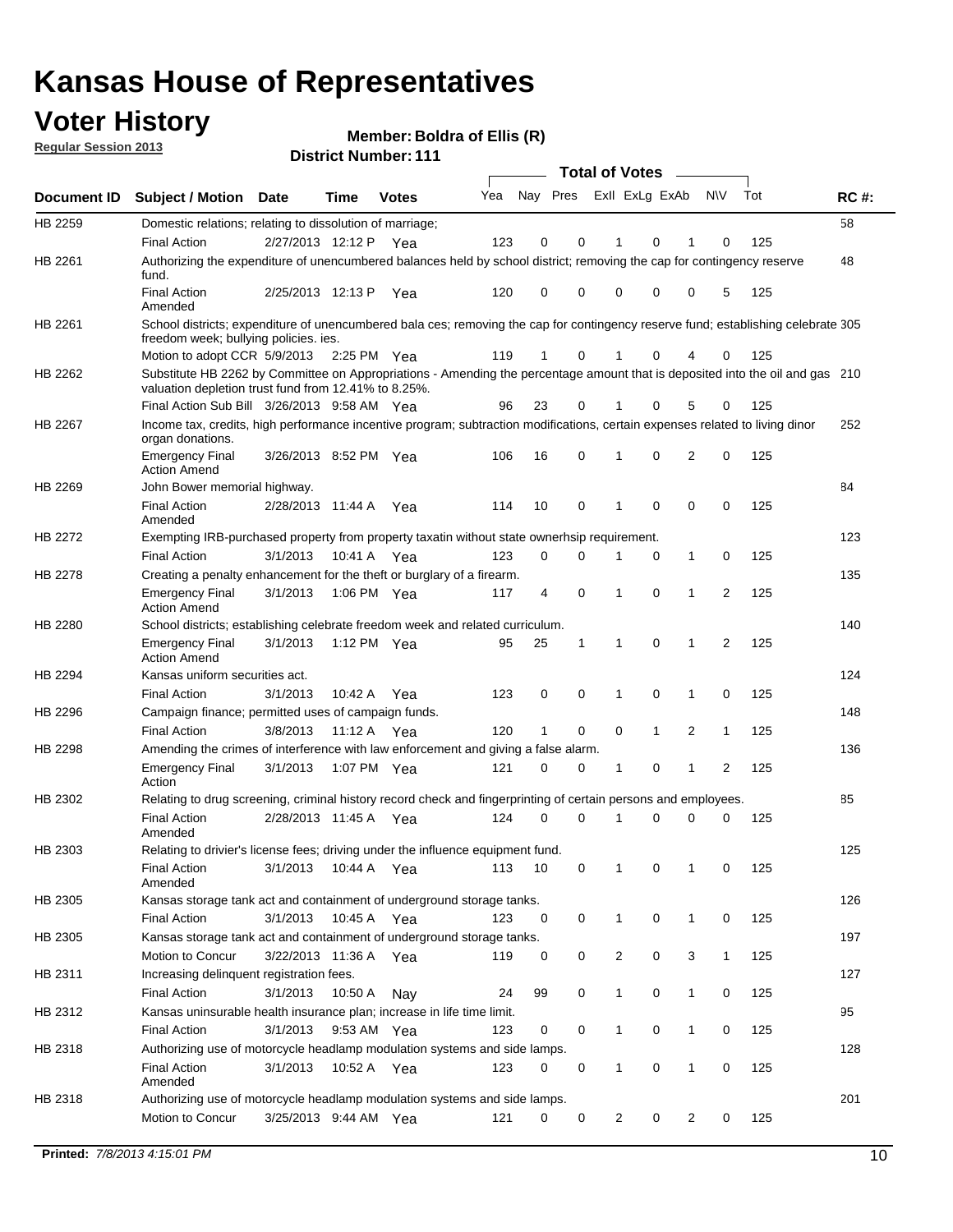## **Voter History**

**Member: Boldra of Ellis (R)** 

**Regular Session 2013**

**District Number: 111**

|             |                                                                                                                                                                                             |                       |             |              |     |          |   | <b>Total of Votes</b> |   |                |           |     |             |
|-------------|---------------------------------------------------------------------------------------------------------------------------------------------------------------------------------------------|-----------------------|-------------|--------------|-----|----------|---|-----------------------|---|----------------|-----------|-----|-------------|
| Document ID | <b>Subject / Motion</b>                                                                                                                                                                     | <b>Date</b>           | Time        | <b>Votes</b> | Yea | Nay Pres |   | Exll ExLg ExAb        |   |                | <b>NV</b> | Tot | <b>RC#:</b> |
| HB 2319     | Creating the coalition of innovative districts act.                                                                                                                                         |                       |             |              |     |          |   |                       |   |                |           |     | 149         |
|             | <b>Final Action</b><br>Amended                                                                                                                                                              | 3/8/2013              |             | 11:17 A Yea  | 74  | 47       | 0 | 0                     | 1 | 3              | 0         | 125 |             |
| HB 2319     | Creating the coalition of innovative districts act.                                                                                                                                         |                       |             |              |     |          |   |                       |   |                |           |     | 279         |
|             | Motion to Adopt CCR 4/5/2013                                                                                                                                                                |                       | 1:03 PM Yea |              | 71  | 47       | 0 | 2                     | 0 | 3              | 2         | 125 |             |
| HB 2322     | Relating to the division of health of the department of health and environment.                                                                                                             |                       |             |              |     |          |   |                       |   |                |           |     | 86          |
|             | <b>Final Action</b><br>Amended                                                                                                                                                              | 2/28/2013 11:46 A Yea |             |              | 118 | 6        | 0 | 1                     | 0 | 0              | 0         | 125 |             |
| HB 2326     | VoIP and IP enabled services.                                                                                                                                                               |                       |             |              |     |          |   |                       |   |                |           |     | 129         |
|             | <b>Final Action</b><br>Amended                                                                                                                                                              | 3/1/2013              | 10:53 A     | Yea          | 123 | 0        | 0 | 1                     | 0 | 1              | 0         | 125 |             |
| HB 2338     | Courts; docket fees.                                                                                                                                                                        |                       |             |              |     |          |   |                       |   |                |           |     | 211         |
|             | <b>Final Action</b><br>Amended                                                                                                                                                              | 3/26/2013 10:00 A     |             | Yea          | 67  | 52       | 0 | 1                     | 0 | 5              | 0         | 125 |             |
| HB 2339     | Allowing insurers to return premiums to a policyholder separate from the notice of an adverse underwriting decision.                                                                        |                       |             |              |     |          |   |                       |   |                |           |     | 67          |
|             | <b>Final Action</b>                                                                                                                                                                         | 2/28/2013 11:16 A Yea |             |              | 124 | 0        | 0 |                       | 0 | 0              | 0         | 125 |             |
| HB 2339     | Combining life insurance with certain additional health related riders, insurance agents-lines of insurance, health insurance for 287<br>certain firefighters and law enforcement officers. |                       |             |              |     |          |   |                       |   |                |           |     |             |
|             | Motion to Adopt CCR 4/5/2013 7:15 PM Yea                                                                                                                                                    |                       |             |              | 116 | 4        | 0 | 2                     | 0 | 2              | 1         | 125 |             |
| HB 2343     | Relating to the secretary of health and environment; office of laboratory services.                                                                                                         |                       |             |              |     |          |   |                       |   |                |           |     | 130         |
|             | <b>Final Action</b>                                                                                                                                                                         | 3/1/2013              | 10:54 A Yea |              | 89  | 34       | 0 | 1                     | 0 | 1              | 0         | 125 |             |
| HB 2349     | School districts; audit by legislative post audit committee.                                                                                                                                |                       |             |              |     |          |   |                       |   |                |           |     | 87          |
|             | <b>Final Action</b><br>Amended                                                                                                                                                              | 2/28/2013 11:48 A Yea |             |              | 120 | 4        | 0 | 1                     | 0 | 0              | 0         | 125 |             |
| HB 2349     | School districts; audit by legislative post audit committee.                                                                                                                                |                       |             |              |     |          |   |                       |   |                |           |     | 291         |
|             | Motion to Concur                                                                                                                                                                            | 4/5/2013              | 7:55 PM Yea |              | 118 | 2        | 0 | 2                     | 0 | $\overline{2}$ | 1         | 125 |             |
| HB 2352     | Maximum benefits increased for certain members of the Kansas police and firemen's retirement system.                                                                                        |                       |             |              |     |          |   |                       |   |                |           |     | 88          |
|             | <b>Final Action</b>                                                                                                                                                                         | 2/28/2013 11:49 A     |             | Yea          | 124 | 0        | 0 | 1                     | 0 | 0              | 0         | 125 |             |
| HB 2353     | Adding certain controlled substances as schedule I drugs.                                                                                                                                   |                       |             |              |     |          |   |                       |   |                |           |     | 138         |
|             | <b>Emergency Final</b><br>Action                                                                                                                                                            | 3/1/2013              |             | 1:09 PM Yea  | 121 | 0        | 0 | 1                     | 0 | 1              | 2         | 125 |             |
| HB 2357     | 242nd engineer company ae" KS army national guard ae" membrial highway.                                                                                                                     |                       |             |              |     |          |   |                       |   |                |           |     | 96          |
|             | <b>Final Action</b>                                                                                                                                                                         | 3/1/2013              | 9:54 AM Yea |              | 123 | 0        | 0 | 1                     | 0 | 1              | 0         | 125 |             |
| HB 2357     | 242nd engineer company-KS army national guard- highway.                                                                                                                                     |                       |             |              |     |          |   |                       |   |                |           |     | 202         |
|             | Motion to Concur                                                                                                                                                                            | 3/25/2013 9:47 AM Yea |             |              | 121 | 0        | 0 | 2                     | 0 | 2              | 0         | 125 |             |
| HB 2363     | Exempting certain aggregate mining operations from department of health and environment regulations.                                                                                        |                       |             |              |     |          |   |                       |   |                |           |     | 131         |
|             | <b>Final Action</b><br>Amended                                                                                                                                                              | 3/1/2013              | 10:56 A     | Yea          | 123 | 0        | 0 | 1                     | 0 | 1              | 0         | 125 |             |
| HB 2363     | Water; wastewater regulations for sand and gravel; streams, dams and water obstructions.                                                                                                    |                       |             |              |     |          |   |                       |   |                |           |     | 280         |
|             | Motion to Adopt CCR 4/5/2013                                                                                                                                                                |                       |             | 1:10 PM Yea  | 119 | 0        | 0 | 2                     | 0 | 3              | 1         | 125 |             |
| HB 2368     | Relating to the governor's mental health services planning council.                                                                                                                         |                       |             |              |     |          |   |                       |   |                |           |     | 137         |
|             | <b>Emergency Final</b><br><b>Action Amend</b>                                                                                                                                               | 3/1/2013              |             | 1:08 PM Yea  | 121 | 0        | 0 | $\mathbf{1}$          | 0 | 1              | 2         | 125 |             |
| HB 2377     | Relating to court fees and costs; judicial branch surcharge fund.                                                                                                                           |                       |             |              |     |          |   |                       |   |                |           |     | 212         |
|             | <b>Final Action</b>                                                                                                                                                                         | 3/26/2013 10:01 A Yea |             |              | 118 | 1        | 0 |                       | 0 | 5              | 0         | 125 |             |
| HB 2378     | Sales tax exemption for sales of certain machinery and equipment used for surface mining activities.                                                                                        |                       |             |              |     |          |   |                       |   |                |           |     | 251         |
|             | <b>Emergency Final</b><br><b>Action Amend</b>                                                                                                                                               | 3/26/2013 8:51 PM Yea |             |              | 104 | 18       | 0 |                       | 0 | 2              | 0         | 125 |             |
| HB 2381     | Election campaign finance; removing certain limitations to contributions made during legislative sessions.                                                                                  |                       |             |              |     |          |   |                       |   |                |           |     | 198         |
|             | <b>Final Action</b><br>Amended                                                                                                                                                              | 3/25/2013 9:30 AM Yea |             |              | 100 | 21       | 0 | $\overline{2}$        | 0 | 2              | 0         | 125 |             |
| HB 2387     | Clarifying that felony murder is not a lesser included offense of capital murder.<br><b>Final Action</b>                                                                                    | 3/26/2013 10:02 A Yea |             |              | 117 | 2        | 0 | $\mathbf{1}$          | 0 | 5              | 0         | 125 | 213         |
|             |                                                                                                                                                                                             |                       |             |              |     |          |   |                       |   |                |           |     |             |

**Printed:**  $7/8/20134:15:01 \text{ PM}$  11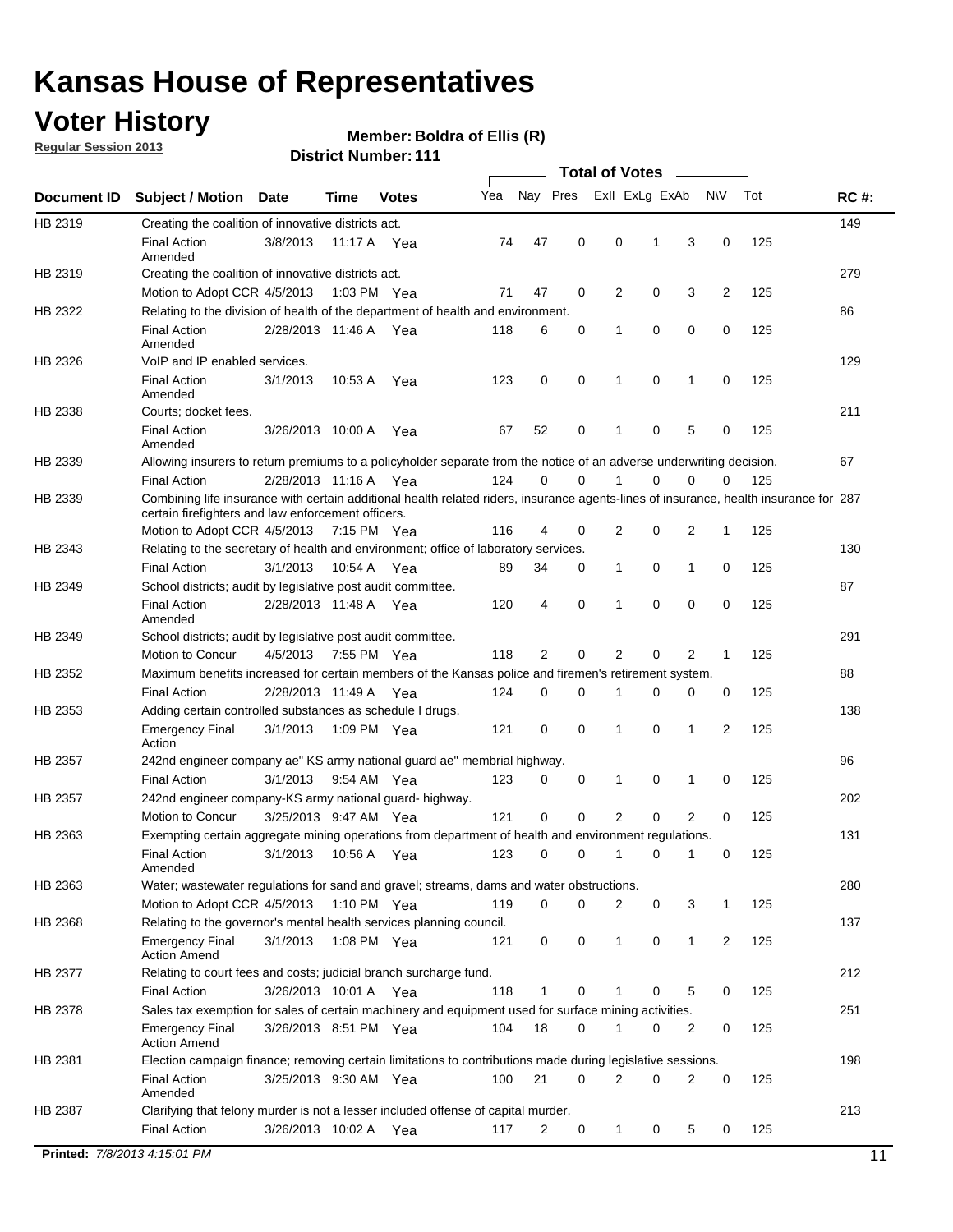## **Voter History**

**Member: Boldra of Ellis (R)** 

**Regular Session 2013**

|                 |                                                                                                                                                                                                                                                  |                       |         |              |     |              |   | <b>Total of Votes</b> |   |   |              |     |             |
|-----------------|--------------------------------------------------------------------------------------------------------------------------------------------------------------------------------------------------------------------------------------------------|-----------------------|---------|--------------|-----|--------------|---|-----------------------|---|---|--------------|-----|-------------|
| Document ID     | <b>Subject / Motion</b>                                                                                                                                                                                                                          | <b>Date</b>           | Time    | <b>Votes</b> | Yea | Nay Pres     |   | Exll ExLg ExAb        |   |   | <b>NV</b>    | Tot | <b>RC#:</b> |
| HB 2389         | Capital murder; notice of intent to seek the death penalty.                                                                                                                                                                                      |                       |         |              |     |              |   |                       |   |   |              |     | 214         |
|                 | <b>Final Action</b>                                                                                                                                                                                                                              | 3/26/2013 10:03 A     |         | Yea          | 118 | 1            | 0 | 1                     | 0 | 5 | 0            | 125 |             |
| HB 2391         | School finance; amount of tax levy authorized to finance ancillary school facilities.                                                                                                                                                            |                       |         |              |     |              |   |                       |   |   |              |     | 237         |
|                 | <b>Emergency Final</b><br><b>Action Amend</b>                                                                                                                                                                                                    | 3/26/2013 8:30 PM Yea |         |              | 64  | 57           | 0 | 1                     | 0 | 2 | 1            | 125 |             |
| HB 2391         | Senate Substitute for HB 2391 by Committee on Ways and Means - Creating the joint committee on uniform educational<br>standards oversight.                                                                                                       |                       |         |              |     |              |   |                       |   |   |              |     | 321         |
|                 | Sub Motion to Concur 6/1/2013                                                                                                                                                                                                                    |                       | 10:06 P | Nav          | 55  | 58           | 0 | 0                     | 0 | 6 | 6            | 125 |             |
| HB 2396         | Allowing the secretary of administration to identify state owned real property as surplus property and establishing an appeals 253<br>process of such identification; also amending procedures for the disposition of state surplus real estate. |                       |         |              |     |              |   |                       |   |   |              |     |             |
|                 | <b>Emergency Final</b><br><b>Action Amend</b>                                                                                                                                                                                                    | 3/26/2013 8:53 PM Yea |         |              | 122 | 0            | 0 | 1                     | 0 | 2 | 0            | 125 |             |
| HB 2403         | Issuing \$1,500,000,000 of pension obligation bonds to finance a portion of the unfunded actuarial liability of KPERS.                                                                                                                           |                       |         |              |     |              |   |                       |   |   |              |     | 236         |
|                 | <b>Final Action</b><br>Amended                                                                                                                                                                                                                   | 3/26/2013 8:29 PM Yea |         |              | 73  | 49           | 0 | 1                     | 0 | 2 | 0            | 125 |             |
| <b>HCR 5014</b> | Urging approval of the Presidential Permit application allowing the construction and operation of the TransCanada Keystone<br>XL Pipeline.                                                                                                       |                       |         |              |     |              |   |                       |   |   |              |     | 215         |
|                 | <b>Final Action</b>                                                                                                                                                                                                                              | 3/26/2013 10:05 A     |         | Yea          | 108 | 11           | 0 |                       | 0 | 5 | 0            | 125 |             |
| HR 6004         | Rules of House of Representatives, permanent rules of the 2013-2014 biennium.                                                                                                                                                                    |                       |         |              |     |              |   |                       |   |   |              |     | 4           |
|                 | <b>Final Action</b><br>Amended                                                                                                                                                                                                                   | 1/28/2013 11:09 A     |         | Yea          | 82  | 40           | 0 | 0                     | 0 | 3 | 0            | 125 |             |
| SB 1            | Legislative Post Audit; periodic audits of the State treasurer and the pooled money investment board.                                                                                                                                            |                       |         |              |     |              |   |                       |   |   |              |     | 216         |
|                 | <b>Final Action</b><br>Amended                                                                                                                                                                                                                   | 3/26/2013 10:06 A     |         | Yea          | 118 | $\mathbf{1}$ | 0 | 1                     | 0 | 5 | 0            | 125 |             |
| SB 16           | Kansas racketeer influenced and corrupt organization act, criminal street gangs.                                                                                                                                                                 |                       |         |              |     |              |   |                       |   |   |              |     | 217         |
|                 | <b>Final Action</b><br>Amended                                                                                                                                                                                                                   | 3/26/2013 10:12 A Nay |         |              | 74  | 45           | 0 | 1                     | 0 | 5 | 0            | 125 |             |
| SB 20           | Civil procedure; temporary restraining orders and poverty affidavits.                                                                                                                                                                            |                       |         |              |     |              |   |                       |   |   |              |     | 190         |
|                 | <b>Final Action</b><br>Amended                                                                                                                                                                                                                   | 3/22/2013 11:15 A     |         | Yea          | 119 | 0            | 0 | 2                     | 0 | 3 | $\mathbf{1}$ | 125 |             |
| <b>SB 20</b>    | Civil procedure; temporary restraining orders and poverty affidavits.                                                                                                                                                                            |                       |         |              |     |              |   |                       |   |   |              |     | 304         |
|                 | Motion to adopt CCR 5/9/2013 2:21 PM Yea                                                                                                                                                                                                         |                       |         |              | 119 | 1            | 0 | 1                     | 0 | 4 | 0            | 125 |             |
| SB 21           | Firearms; criminal possession of a firearm; expungement; personal and family protection act.                                                                                                                                                     |                       |         |              |     |              |   |                       |   |   |              |     | 255         |
|                 | <b>Emergency Final</b><br>Action                                                                                                                                                                                                                 | 3/26/2013 8:56 PM Yea |         |              | 119 | 3            | 0 | 1                     | 0 | 2 | 0            | 125 |             |
| SB 23           | Continuation of statewide tax levy for public schools.                                                                                                                                                                                           |                       |         |              |     |              |   |                       |   |   |              |     | 243         |
|                 | <b>Emergency Final</b><br><b>Action Amend</b>                                                                                                                                                                                                    | 3/26/2013 8:38 PM Yea |         |              | 122 | 0            | 0 | 1                     | 0 | 2 | 0            | 125 |             |
| SB 23           | School districts; sttewide tax levy for public schools; school finance amendments.                                                                                                                                                               |                       |         |              |     |              |   |                       |   |   |              |     | 296         |
|                 | Motion to Adopt CCR 4/5/2013 9:32 PM Yea                                                                                                                                                                                                         |                       |         |              | 119 | $\mathbf{1}$ | 0 | 2                     | 0 | 2 | 1            | 125 |             |
| <b>SB 24</b>    | Insurance - Risk-based capital requirements for property, casualty and life insurance companies.                                                                                                                                                 |                       |         |              |     |              |   |                       |   |   |              |     | 204         |
|                 | <b>Final Action</b>                                                                                                                                                                                                                              | 3/26/2013 9:50 AM Yea |         |              | 119 | 0            | 0 | 1                     | 0 | 5 | 0            | 125 |             |
| SB 25           | Insurance-Risk-based capital requirements for health organizations.<br><b>Final Action</b>                                                                                                                                                       | 3/26/2013 9:51 AM Yea |         |              | 119 | 0            | 0 | 1                     | 0 | 5 | 0            | 125 | 205         |
| SB 27           | Eligibility of students under the military service scholarship program act.                                                                                                                                                                      |                       |         |              |     |              |   |                       |   |   |              |     | 166         |
|                 | <b>Final Action</b><br>Amended                                                                                                                                                                                                                   | 3/19/2013 10:35 A Yea |         |              | 123 | 0            | 0 |                       | 0 | 1 | 0            | 125 |             |
| SB 28           | Authorizing the division of emergency management within the adjutant general's department to accept certain real property.                                                                                                                       |                       |         |              |     |              |   |                       |   |   |              |     | 184         |
|                 | <b>Final Action</b>                                                                                                                                                                                                                              | 3/21/2013 11:22 A Yea |         |              | 121 | $\Omega$     | 0 | 1                     | 0 | 3 | $\Omega$     | 125 |             |
| SB 37           | Kansas home inspectors professional competence and financial responsibility act.                                                                                                                                                                 |                       |         |              |     |              |   |                       |   |   |              |     | 218         |
|                 | <b>Final Action</b>                                                                                                                                                                                                                              | 3/26/2013 10:14 A Yea |         |              | 102 | 17           | 0 | 1                     | 0 | 5 | 0            | 125 |             |
| SB 51           | Health insurance coverage for bankers association.                                                                                                                                                                                               |                       |         |              |     |              |   |                       |   |   |              |     | 189         |
|                 | <b>Final Action</b>                                                                                                                                                                                                                              | 3/22/2013 11:14 A Yea |         |              | 119 | 0            | 0 | $\overline{2}$        | 0 | 3 | $\mathbf{1}$ | 125 |             |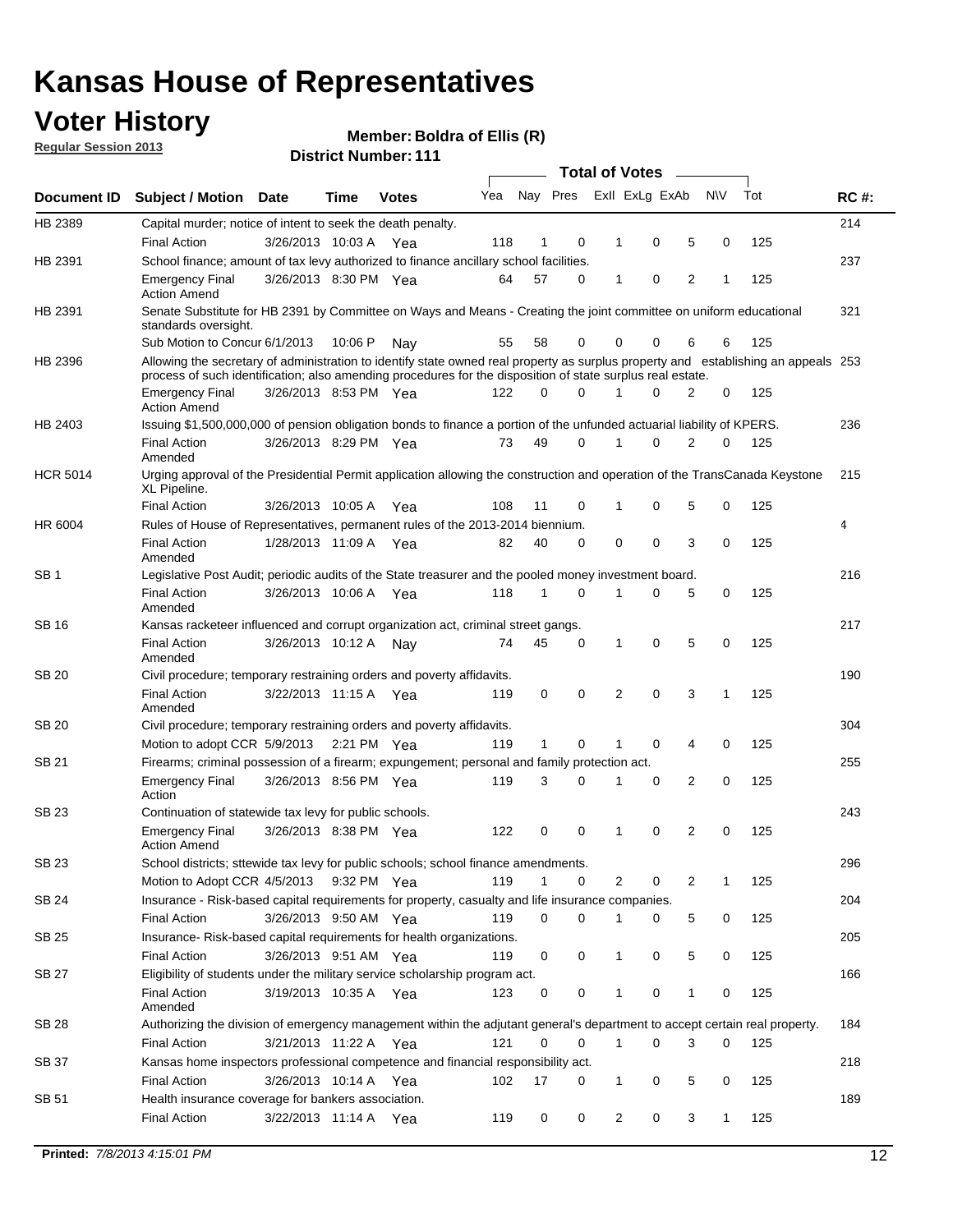## **Voter History**

**Member: Boldra of Ellis (R)** 

**Regular Session 2013**

| Document ID  |                                                                                                                                                                                                                                                                                           |                       |             |              |     | <b>Total of Votes</b> |             |                |   |                |              |     |             |  |
|--------------|-------------------------------------------------------------------------------------------------------------------------------------------------------------------------------------------------------------------------------------------------------------------------------------------|-----------------------|-------------|--------------|-----|-----------------------|-------------|----------------|---|----------------|--------------|-----|-------------|--|
|              | <b>Subject / Motion Date</b>                                                                                                                                                                                                                                                              |                       | Time        | <b>Votes</b> | Yea | Nay Pres              |             | Exll ExLg ExAb |   |                | <b>NV</b>    | Tot | <b>RC#:</b> |  |
| SB 52        | Mortgage interest rate cap increase.                                                                                                                                                                                                                                                      |                       |             |              |     |                       |             |                |   |                |              |     | 238         |  |
|              | <b>Emergency Final</b><br>Action                                                                                                                                                                                                                                                          | 3/26/2013 8:32 PM Yea |             |              | 120 | 2                     | 0           | 1              | 0 | 2              | 0            | 125 |             |  |
| SB 56        | Transferring the recognition of county fair associations from the secretary of agriculture to the board of county<br>commissioners.                                                                                                                                                       |                       |             |              |     |                       |             |                |   |                |              |     | 191         |  |
|              | <b>Final Action</b><br>Amended                                                                                                                                                                                                                                                            | 3/22/2013 11:21 A     |             | Yea          | 119 | 0                     | 0           | 2              | 0 | 3              |              | 125 |             |  |
| <b>SB 57</b> | Substitute for SB 57 by Committee on Agriculture - Agriculture; powers and duties of the department of agriculture relating to<br>poultry improvement plan and domesticated deer.                                                                                                         |                       |             |              |     |                       |             |                |   |                |              |     | 192         |  |
|              | Final Action Sub Bill 3/22/2013 11:24 A Yea<br>Amended                                                                                                                                                                                                                                    |                       |             |              | 79  | 40                    | 0           | 2              | 0 | 3              | -1           | 125 |             |  |
| <b>SB 57</b> | Substitute for SB 57 by Committee on Agriculture - Agriculture; powers and duties of the department of agriculture relating to<br>poultry improvement plan, stockyards and domesticated deer.                                                                                             |                       |             |              |     |                       |             |                |   |                |              |     | 262         |  |
|              | Motion to adopt CCR 4/4/2013                                                                                                                                                                                                                                                              |                       | 2:18 PM Yea |              | 80  | 42                    | 0           | 1              | 0 | 2              | 0            | 125 |             |  |
| SB 58        | Sentencing for unlawful manufacturing of controlled substances.                                                                                                                                                                                                                           |                       |             |              |     |                       |             |                |   |                |              |     | 219         |  |
|              | <b>Final Action</b>                                                                                                                                                                                                                                                                       | 3/26/2013 10:15 A     |             | Yea          | 119 | 0                     | $\mathbf 0$ | 1              | 0 | 5              | 0            | 125 |             |  |
| SB 59        | Attorney general; reward for information.                                                                                                                                                                                                                                                 |                       |             |              |     |                       |             |                |   |                |              |     | 193         |  |
|              | <b>Final Action</b>                                                                                                                                                                                                                                                                       | 3/22/2013 11:25 A     |             | Yea          | 119 | 0                     | $\mathbf 0$ | $\overline{2}$ | 0 | 3              | $\mathbf{1}$ | 125 |             |  |
| SB 62        | Making gas pipeline safety terminology consistent with federal regulations.                                                                                                                                                                                                               |                       |             |              |     |                       |             |                |   |                |              |     | 163         |  |
|              | <b>Final Action</b>                                                                                                                                                                                                                                                                       | 3/19/2013 10:32 A     |             | Yea          | 123 | 0                     | 0           | 1              | 0 | 1              | 0            | 125 |             |  |
| SB 63        | Elections; voting crimes, penalties and prosecution.                                                                                                                                                                                                                                      |                       |             |              |     |                       |             |                |   |                |              |     | 246         |  |
|              | <b>Emergency Final</b><br><b>Action Amend</b>                                                                                                                                                                                                                                             | 3/26/2013 8:42 PM Yea |             |              | 69  | 53                    | $\mathbf 0$ | 1              | 0 | $\overline{2}$ | 0            | 125 |             |  |
| SB 68        | Driver's license examinations; locations.                                                                                                                                                                                                                                                 |                       |             |              |     |                       |             |                |   |                |              |     | 220         |  |
|              | <b>Final Action</b>                                                                                                                                                                                                                                                                       | 3/26/2013 10:16 A     |             | Yea          | 116 | 3                     | 0           | 1              | 0 | 5              | 0            | 125 |             |  |
| SB 69        | Motor vehicles; vehicle registration and license plates.                                                                                                                                                                                                                                  |                       |             |              |     |                       |             |                |   |                |              |     | 167         |  |
|              | <b>Final Action</b>                                                                                                                                                                                                                                                                       | 3/19/2013 10:37 A     |             | Yea          | 117 | 6                     | 0           | 1              | 0 | 1              | 0            | 125 |             |  |
| SB 74        | Prison-made goods act; prohibiting prisoner production of manufactured or modular homes.                                                                                                                                                                                                  |                       |             |              |     |                       |             |                |   |                |              |     | 221         |  |
|              | <b>Final Action</b>                                                                                                                                                                                                                                                                       | 3/26/2013 10:19 A     |             | Yea          | 87  | 32                    | 0           | 1              | 0 | 5              | 0            | 125 |             |  |
| SB 75        | Record requirements and civil penalties relating to sales of plastic bulk merchandise containers.                                                                                                                                                                                         |                       |             |              |     |                       |             |                |   |                |              |     | 222         |  |
|              | <b>Final Action</b>                                                                                                                                                                                                                                                                       | 3/26/2013 10:21 A     |             | Yea          | 101 | 18                    | 0           | 1              | 0 | 5              | 0            | 125 |             |  |
| SB 81        | Open records; requests for criminal justice information; restriction of certain officials' information from publicly accessible<br>records.                                                                                                                                               |                       |             |              |     |                       |             |                |   |                |              |     | 194         |  |
|              | <b>Final Action</b><br>Amended                                                                                                                                                                                                                                                            | 3/22/2013 11:27 A     |             | Yea          | 119 | 0                     | 0           | 2              | 0 | 3              | 1            | 125 |             |  |
| SB 83        | House Substitute for SB 83 by Committee on Taxation - Income tax deductions and modifications; severance tax; sales tax;<br>delinquent tax liabilities.<br>Final Action Sub Bill 3/21/2013 11:30 A Yea                                                                                    |                       |             |              | 96  | 25                    | 0           | 1              | 0 | 3              | 0            | 125 | 187         |  |
| SB 83        | House Substitute for SB 83 by Committee on Taxation--Income tax deductions and modifications; severance tax; sales tax and 260                                                                                                                                                            |                       |             |              |     |                       |             |                |   |                |              |     |             |  |
|              | compensating use tax, preseumptions relating to nexus; property tax, exemptions, new automobile manufacturinge property;<br>taxation of watercraft; leased commercial and industrial property appeals; correction of clerical errors.                                                     |                       |             |              |     |                       |             |                |   |                |              |     |             |  |
|              | Motion to adopt CCR 4/3/2013                                                                                                                                                                                                                                                              |                       | 10:35 A Yea |              | 104 | 15                    | $\Omega$    | $\mathbf{1}$   | 0 | 3              | 2            | 125 |             |  |
| SB 84        | House Substitute for SB 84 by Committee on Taxation - Reduction to state income tax rates based on selected actual state<br>general fund receipts computations; distribution of revenues from sales and compensating use tax; reduction of<br>Final Action Sub Bill 3/21/2013 11:34 A Yea |                       |             |              |     |                       | $\Omega$    |                | 0 |                |              |     | 188         |  |
| SB 84        | Amended<br>House Substitute for SB 84 -- Reduction to state income tax rates based on selected actual state general fund receipts                                                                                                                                                         |                       |             |              | 82  | 39                    |             |                |   | 3              | $\Omega$     | 125 | 317         |  |
|              | computations; reduction of itemized deductions.<br>Motion to adopt CCR 5/28/2013 2:32 PM Yea                                                                                                                                                                                              |                       |             |              | 42  | 71                    | 0           |                | 0 | 9              | 2            | 125 |             |  |
| SB 84        | House Substitute for SB 84 -- Reduction to state income tax rates based on selected actual state general fund receipts                                                                                                                                                                    |                       |             |              |     |                       |             |                |   |                |              |     | 319         |  |
|              | computations; reduction of itemized deductions.<br>Motion to adopt CCR 5/30/2013 9:14 PM Yea                                                                                                                                                                                              |                       |             |              | 18  | 94                    | 0           | 1              | 0 | 9              | 3            | 125 |             |  |
| SB 85        | Motor vehicle insurance; providing proof of insurance by cellular phone or portable electronic device.                                                                                                                                                                                    |                       |             |              |     |                       |             |                |   |                |              |     | 175         |  |
|              | <b>Final Action</b>                                                                                                                                                                                                                                                                       | 3/20/2013 10:25 A Yea |             |              | 123 | 0                     | 0           |                | 0 | 1              | 0            | 125 |             |  |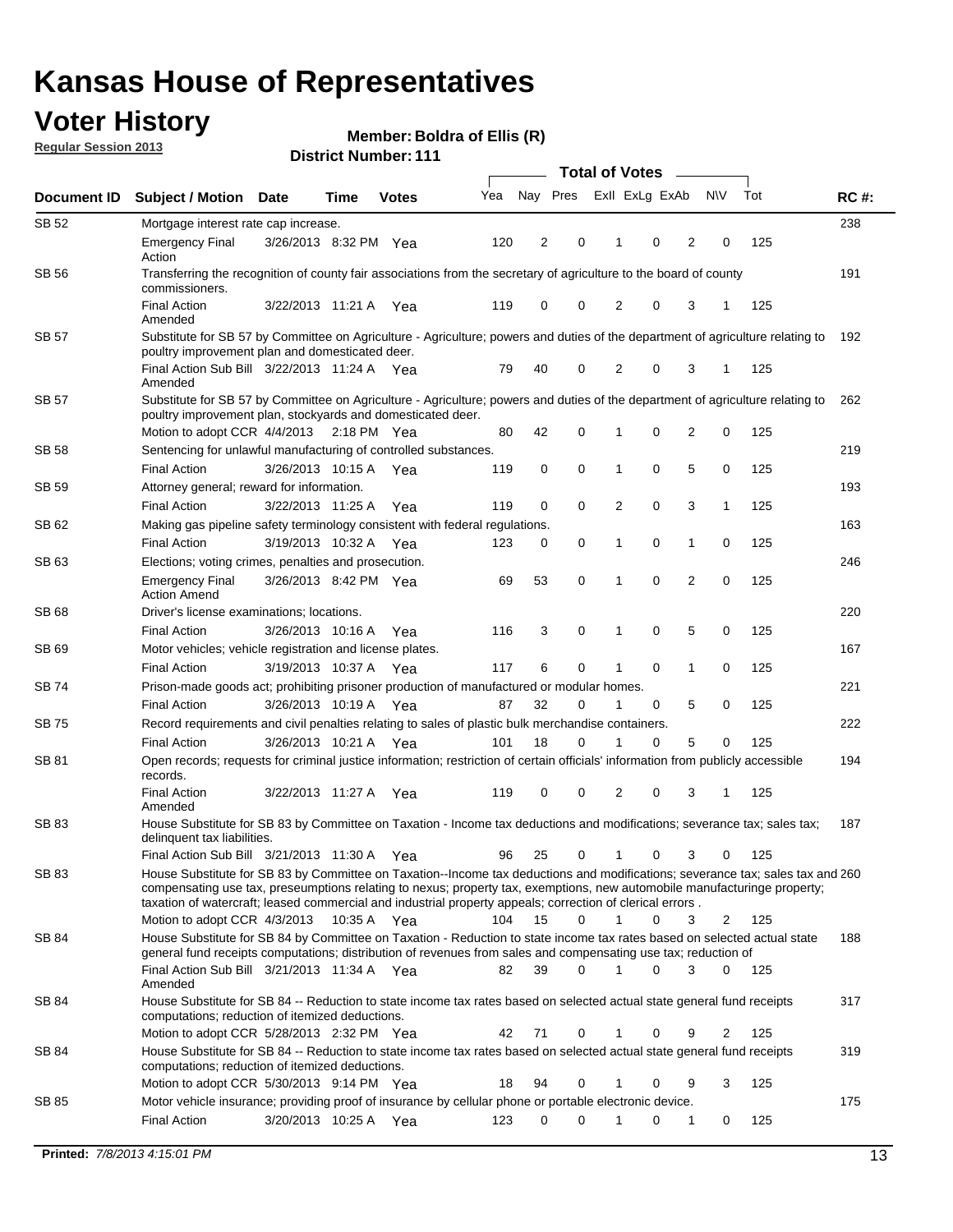## **Voter History**

**Regular Session 2013**

#### **Member: Boldra of Ellis (R)**

|                    |                                                                                                       | ו ו ו ושעווואדו איו ואכוש |             | <b>Total of Votes</b> |     |                |              |  |                |                |                |              |     |             |
|--------------------|-------------------------------------------------------------------------------------------------------|---------------------------|-------------|-----------------------|-----|----------------|--------------|--|----------------|----------------|----------------|--------------|-----|-------------|
| <b>Document ID</b> | <b>Subject / Motion</b>                                                                               | <b>Date</b>               | <b>Time</b> | <b>Votes</b>          | Yea | Nay Pres       |              |  |                | Exll ExLg ExAb |                | <b>NV</b>    | Tot | <b>RC#:</b> |
| <b>SB 88</b>       | Increasing the children's advocacy center assessment fee.                                             |                           |             |                       |     |                |              |  |                |                |                |              |     | 223         |
|                    | <b>Final Action</b><br>Amended                                                                        | 3/26/2013 10:22 A         |             | Yea                   | 118 | $\mathbf{1}$   | 0            |  | $\mathbf 1$    | 0              | 5              | 0            | 125 |             |
| <b>SB 96</b>       | Motor vehicles; counties with multiple registration facilities; additional registration fee.          |                           |             |                       |     |                |              |  |                |                |                |              |     | 224         |
|                    | <b>Final Action</b><br>Amended                                                                        | 3/26/2013 10:24 A         |             | Yea                   | 106 | 12             | 0            |  | 1              | 0              | 5              | 1            | 125 |             |
| SB 96              | Additional motor vehicle registration fees.                                                           |                           |             |                       |     |                |              |  |                |                |                |              |     | 263         |
|                    | Motion to adopt CCR 4/4/2013 2:21 PM Yea                                                              |                           |             |                       | 114 | 8              | 0            |  | 1              | 0              | 2              | 0            | 125 |             |
| SB 102             | Requiring the state treasurer to provide a list of daily deposits to the secretary of administration. |                           |             |                       |     |                |              |  |                |                |                |              |     | 195         |
|                    | <b>Final Action</b><br>Amended                                                                        | 3/22/2013 11:28 A         |             | Yea                   | 119 | 0              | 0            |  | 2              | 0              | 3              | 1            | 125 |             |
| SB 102             | Enacting the second amendment protection act.                                                         |                           |             |                       |     |                |              |  |                |                |                |              |     | 295         |
|                    | Motion to Adopt CCR 4/5/2013 9:20 PM Yea                                                              |                           |             |                       | 96  | 24             | 0            |  | 2              | 0              | 2              | $\mathbf{1}$ | 125 |             |
| SB 111             | Establishing Native American legislative day at the capitol; awarding of high school diplomas.        |                           |             |                       |     |                |              |  |                |                |                |              |     | 245         |
|                    | <b>Emergency Final</b><br><b>Action Amend</b>                                                         | 3/26/2013 8:41 PM Yea     |             |                       | 122 | 0              | $\Omega$     |  |                | 0              | $\overline{2}$ | 0            | 125 |             |
| <b>SB 113</b>      | Credit unions; changes in certain loan limitations.                                                   |                           |             |                       |     |                |              |  |                |                |                |              |     | 234         |
|                    | <b>Emergency Final</b><br>Action                                                                      | 3/26/2013 8:25 PM Yea     |             |                       | 122 | $\mathbf 0$    | 0            |  | 1              | $\mathbf 0$    | 2              | 0            | 125 |             |
| <b>SB 118</b>      | Relating to law enforcement reporting and investigation of missing persons.                           |                           |             |                       |     |                |              |  |                |                |                |              |     | 225         |
|                    | <b>Final Action</b>                                                                                   | 3/26/2013 10:25 A         |             | Yea                   | 119 | 0              | 0            |  | 1              | 0              | 5              | 0            | 125 |             |
| <b>SB 120</b>      | Enacting the Kansas farmers' market promotion act.                                                    |                           |             |                       |     |                |              |  |                |                |                |              |     | 196         |
|                    | <b>Final Action</b><br>Amended                                                                        | 3/22/2013 11:31 A Yea     |             |                       | 68  | 51             | 0            |  | $\overline{2}$ | $\mathbf 0$    | 3              | 1            | 125 |             |
| SB 122             | Kansas administrative procedure act; service of order or notice.                                      |                           |             |                       |     |                |              |  |                |                |                |              |     | 226         |
|                    | <b>Final Action</b><br>Amended                                                                        | 3/26/2013 10:26 A Yea     |             |                       | 119 | 0              | 0            |  | 1              | 0              | 5              | 0            | 125 |             |
| SB 122             | Elections; unauthorized voting disclosures.                                                           |                           |             |                       |     |                |              |  |                |                |                |              |     | 286         |
|                    | Motion to Adopt CCR 4/5/2013                                                                          |                           | 6:23 PM     | Yea                   | 89  | 31             | 0            |  | 2              | 0              | 2              | $\mathbf{1}$ | 125 |             |
| SB 124             | Amending the Kansas restraint of trade act.                                                           |                           |             |                       |     |                |              |  |                |                |                |              |     | 227         |
|                    | <b>Final Action</b><br>Amended                                                                        | 3/26/2013 10:27 A         |             | Yea                   | 116 | $\overline{2}$ | 1            |  | 1              | $\mathbf 0$    | 5              | $\mathbf 0$  | 125 |             |
| SB 124             | Amending the Kansas restraint of trade act.                                                           |                           |             |                       |     |                |              |  |                |                |                |              |     | 273         |
|                    | Motion to Adopt CCR 4/5/2013                                                                          |                           | 11:06 A     | Yea                   | 97  | 23             | 0            |  | $\overline{2}$ | $\mathbf 0$    | $\overline{2}$ | 1            | 125 |             |
| SB 128             | Career technical education incentive program amendments.                                              |                           |             |                       |     |                |              |  |                |                |                |              |     | 168         |
|                    | <b>Final Action</b><br>Amended                                                                        | 3/19/2013 10:39 A         |             | Yea                   | 123 | 0              | 0            |  | 1              | 0              | 1              | 0            | 125 |             |
| SB 129             | Bank commissioner; certain fees and hearing costs.                                                    |                           |             |                       |     |                |              |  |                |                |                |              |     | 254         |
|                    | <b>Emergency Final</b><br><b>Action Amend</b>                                                         | 3/26/2013 8:55 PM Yea     |             |                       | 110 | 12             | 0            |  | $\mathbf 1$    | 0              | 2              | 0            | 125 |             |
| SB 129             | Mortgage interest rate cap increase.                                                                  |                           |             |                       |     |                |              |  |                |                |                |              |     | 272         |
|                    | Motion to Adopt CCR 4/5/2013 10:42 A Yea                                                              |                           |             |                       | 121 | $\mathbf 0$    | 0            |  | $\overline{2}$ | 0              | $\overline{2}$ | 0            | 125 |             |
| SB 135             | Transferring boiler inspection duties from the department of labor to the state fire marshal.         |                           |             |                       |     |                |              |  |                |                |                |              |     | 228         |
|                    | Final Action                                                                                          | 3/26/2013 10:28 A Yea     |             |                       | 114 | 5              | 0            |  | $\mathbf{1}$   | 0              | 5              | 0            | 125 |             |
| SB 136             | Providing veterans designation on driver's licenses and nondriver identification cards.               |                           |             |                       |     |                |              |  |                |                |                |              |     | 244         |
|                    | Emergency Final<br><b>Action Amend</b>                                                                | 3/26/2013 8:39 PM Yea     |             |                       | 119 | 3              | 0            |  | 1              | 0              | $\overline{2}$ | 0            | 125 |             |
| SB 139             | Kansas money transmitter act.                                                                         |                           |             |                       |     |                |              |  |                |                |                |              |     | 229         |
|                    | <b>Final Action</b>                                                                                   | 3/26/2013 10:30 A Yea     |             |                       | 117 | $\mathbf{1}$   | $\mathbf{1}$ |  | $\mathbf{1}$   | 0              | 5              | 0            | 125 |             |
| SB 142             | Abortion; concerning civil actions related to abortion.                                               |                           |             |                       |     |                |              |  |                |                |                |              |     | 241         |
|                    | Emergency Final<br>Action                                                                             | 3/26/2013 8:36 PM Yea     |             |                       | 89  | 33             | 0            |  | $\mathbf{1}$   | 0              | $\overline{2}$ | 0            | 125 |             |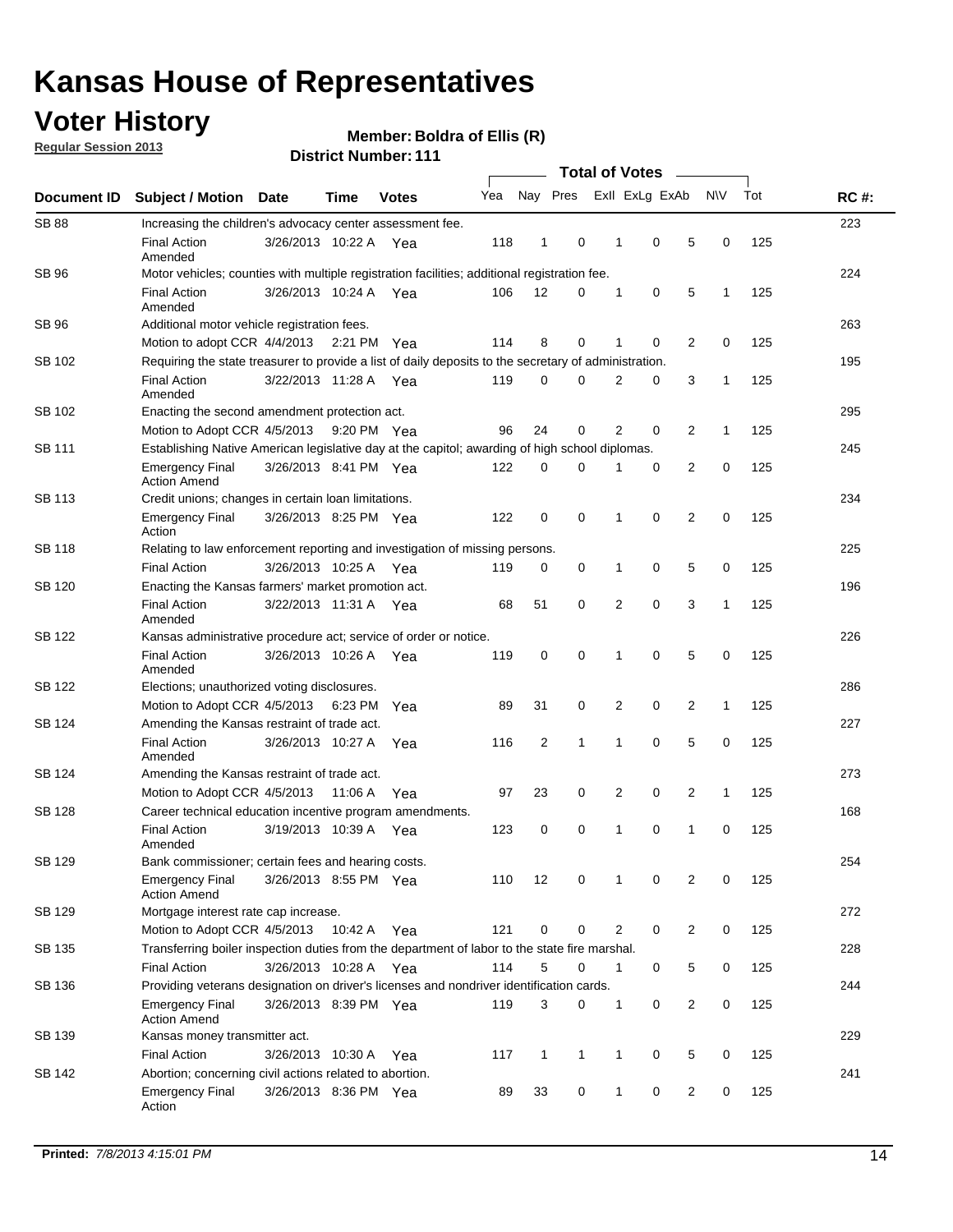## **Voter History**

**Member: Boldra of Ellis (R)** 

**Regular Session 2013**

| Document ID     |                                                                                                                                                                                                       |                                                                                                                                                                         |             |              |     |          |   | <b>Total of Votes</b><br>$\sim$ |                |                |           |     |             |
|-----------------|-------------------------------------------------------------------------------------------------------------------------------------------------------------------------------------------------------|-------------------------------------------------------------------------------------------------------------------------------------------------------------------------|-------------|--------------|-----|----------|---|---------------------------------|----------------|----------------|-----------|-----|-------------|
|                 | <b>Subject / Motion Date</b>                                                                                                                                                                          |                                                                                                                                                                         | Time        | <b>Votes</b> | Yea | Nay Pres |   |                                 | Exll ExLg ExAb |                | <b>NV</b> | Tot | <b>RC#:</b> |
| SB 149          | Drug screening for recipients of cash assistance and unemployment benefits.                                                                                                                           |                                                                                                                                                                         |             |              |     |          |   |                                 |                |                |           |     | 239         |
|                 | <b>Emergency Final</b><br><b>Action Amend</b>                                                                                                                                                         | 3/26/2013 8:33 PM Yea                                                                                                                                                   |             |              | 106 | 16       | 0 | 1                               | 0              | 2              | 0         | 125 |             |
| SB 164          | Relating to the director of vehicles regulating providers of motor vehicle functions.                                                                                                                 |                                                                                                                                                                         |             |              |     |          |   |                                 |                |                |           |     | 247         |
|                 | <b>Emergency Final</b><br><b>Action Amend</b>                                                                                                                                                         | 3/26/2013 8:43 PM Yea                                                                                                                                                   |             |              | 117 | 5        | 0 | 1                               | 0              | 2              | 0         | 125 |             |
| SB 164          | Relating to the director of vehicles regulating providers of motor vehicle functions.                                                                                                                 |                                                                                                                                                                         |             |              |     |          |   |                                 |                |                |           |     | 268         |
|                 | Motion to adopt CCR 4/4/2013                                                                                                                                                                          |                                                                                                                                                                         | 5:32 PM Yea |              | 111 | 9        | 0 | 1                               | 0              | 2              | 2         | 125 |             |
| SB 166          | Insurers supervision, rehabilitation and liquidation act; derivatives.                                                                                                                                |                                                                                                                                                                         |             |              |     |          |   |                                 |                |                |           |     | 206         |
|                 | <b>Final Action</b>                                                                                                                                                                                   | 3/26/2013 9:52 AM Yea                                                                                                                                                   |             |              | 119 | 0        | 0 | 1                               | 0              | 5              | 0         | 125 |             |
| SB 168          | Limiting nuisance actions against certain agricultural activities.                                                                                                                                    |                                                                                                                                                                         |             |              |     |          |   |                                 |                |                |           |     | 169         |
|                 | <b>Final Action</b><br>Amended                                                                                                                                                                        | 3/19/2013 10:40 A Yea                                                                                                                                                   |             |              | 111 | 12       | 0 | 1                               | 0              | 1              | 0         | 125 |             |
| SB 168          | Limiting nuisance actions against certain agricultural activities.                                                                                                                                    |                                                                                                                                                                         |             |              |     |          |   |                                 |                |                |           |     | 264         |
|                 | Motion to adopt CCR 4/4/2013                                                                                                                                                                          |                                                                                                                                                                         | 2:30 PM Yea |              | 110 | 12       | 0 | 1                               | 0              | 2              | 0         | 125 |             |
| <b>SB 171</b>   | School districts; amendments to Kansas uniform financial accounting and reporting act.                                                                                                                |                                                                                                                                                                         |             |              |     |          |   |                                 |                |                |           |     | 248         |
|                 | <b>Emergency Final</b><br><b>Action Amend</b>                                                                                                                                                         | 3/26/2013 8:44 PM Yea                                                                                                                                                   |             |              | 122 | 0        | 0 | 1                               | 0              | 2              | 0         | 125 |             |
| SB 171          | School districts; amendments to Kansas uniform financial accounting and reporting act.                                                                                                                |                                                                                                                                                                         |             |              |     |          |   |                                 |                |                |           |     | 285         |
|                 |                                                                                                                                                                                                       | Motion to Adopt CCR 4/5/2013 6:19 PM Nay<br>57<br>2<br>0<br>2<br>125<br>63<br>0<br>1                                                                                    |             |              |     |          |   |                                 |                |                |           |     |             |
| SB 171          | Appropriations for FY 2013, FY 2014, FY 2015, FY 2016, FY 2017 and FY 2018 for various state agencies; capital<br>improvement projects; claims against the state.                                     |                                                                                                                                                                         |             |              |     |          |   |                                 |                |                |           | 320 |             |
|                 | Motion to adopt CCR 6/1/2013 4:30 PM Nay                                                                                                                                                              |                                                                                                                                                                         |             |              | 63  | 51       | 0 | 0                               | 0              | 8              | 3         | 125 |             |
| SB 187          |                                                                                                                                                                                                       | Establishing the workers compensation and employment security boards nominating committee; administrative law judge<br>appointment; workers compensation appeals board. |             |              |     |          |   |                                 |                |                |           |     | 242         |
|                 | <b>Emergency Final</b><br><b>Action Amend</b>                                                                                                                                                         | 3/26/2013 8:37 PM Yea                                                                                                                                                   |             |              | 88  | 34       | 0 | 1                               | 0              | 2              | 0         | 125 |             |
| SB 187          | Amending workers compensation law provisions; establishing the workers compensation and employment security boards<br>nominating committee; notice requirements; workplace health and safety program. |                                                                                                                                                                         |             |              |     |          |   |                                 |                |                |           |     | 274         |
|                 | Motion to Adopt CCR 4/5/2013 11:26 A Yea                                                                                                                                                              |                                                                                                                                                                         |             |              | 89  | 31       | 0 | 2                               | 0              | 3              | 0         | 125 |             |
| SB 199          | University of Kansas medical center; midwest center for stem cell therapy.                                                                                                                            |                                                                                                                                                                         |             |              |     |          |   |                                 |                |                |           |     | 235         |
|                 | <b>Emergency Final</b><br><b>Action Amend</b>                                                                                                                                                         | 3/26/2013 8:26 PM Yea                                                                                                                                                   |             |              | 90  | 32       | 0 | 1                               | 0              | 2              | 0         | 125 |             |
| SB 199          | Health care; stem cell therapy and unused medications.                                                                                                                                                |                                                                                                                                                                         |             |              |     |          |   |                                 |                |                |           |     | 290         |
|                 | Motion to Adopt CCR 4/5/2013                                                                                                                                                                          |                                                                                                                                                                         | 7:52 PM Yea |              | 90  | 30       | 0 | 2                               | 0              | $\overline{2}$ | 1         | 125 |             |
| SB 216          | Allowing a public building commission to acquire land for a municipal university similar to what such commission is currently<br>allowed to do for any state university.                              |                                                                                                                                                                         |             |              |     |          |   |                                 |                |                |           |     | 185         |
|                 | <b>Final Action</b>                                                                                                                                                                                   | 3/21/2013 11:23 A Yea                                                                                                                                                   |             |              | 121 | 0        | 0 | 1                               | 0              | 3              | 0         | 125 |             |
| SB 246          | Reconciling amendments to certain statutes.                                                                                                                                                           |                                                                                                                                                                         |             |              |     |          |   |                                 |                |                |           |     | 315         |
|                 | Emergency Final<br>Action                                                                                                                                                                             | 5/23/2013 2:14 PM Yea                                                                                                                                                   |             |              | 111 | 0        | 0 | 1                               | 0              | 8              | 5         | 125 |             |
| <b>SCR 1604</b> | Joint rules for the Senate and House of Representatives, 2013-2014.                                                                                                                                   |                                                                                                                                                                         |             |              |     |          |   |                                 |                |                |           |     | 5           |
|                 | <b>Final Action</b><br>Amended                                                                                                                                                                        | 1/28/2013 11:12 A Yea                                                                                                                                                   |             |              | 81  | 41       | 0 | 0                               | 0              | 3              | 0         | 125 |             |
| <b>SCR 1606</b> | Honoring pregnancy maintenance resource centers.                                                                                                                                                      |                                                                                                                                                                         |             |              |     |          |   |                                 |                |                |           |     | 240         |
|                 | <b>Emergency Final</b><br>Action                                                                                                                                                                      | 3/26/2013 8:34 PM Yea                                                                                                                                                   |             |              | 122 | 0        | 0 | 1                               | 0              | 2              | 0         | 125 |             |